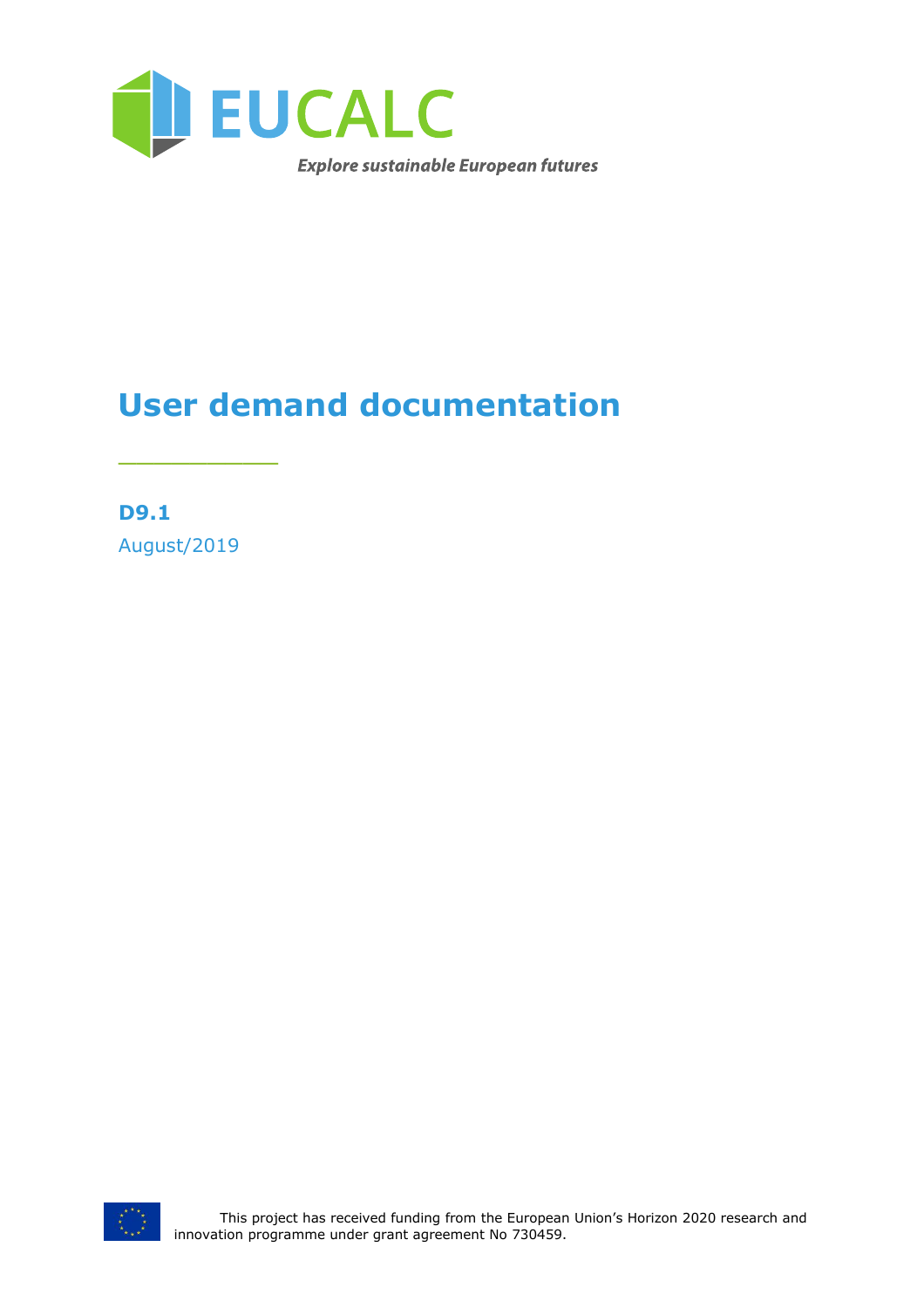

| <b>Project Acronym and</b><br><b>Name</b> | EU Calculator: trade-offs and pathways towards<br>sustainable and low-carbon European Societies - EUCalc |
|-------------------------------------------|----------------------------------------------------------------------------------------------------------|
| <b>Grant Agreement</b><br><b>Number</b>   | 730459                                                                                                   |
| <b>Document Type</b>                      | Report                                                                                                   |
| <b>Work Package</b>                       | 9                                                                                                        |
| <b>Document Title</b>                     | User demand documentation                                                                                |
| <b>Main authors</b>                       | Onesmus Mwabonje, Ana Rankovic, Garret Patrick Kelly,<br>Jeremy Woods, Gino Baudry                       |
| <b>Partner in charge</b>                  | Imperial College London                                                                                  |
| <b>Contributing partners</b>              | <b>SEECN</b> and others                                                                                  |
| <b>Release date</b>                       | 13 <sup>th</sup> August 2019/Update 19 <sup>th</sup> March 2020                                          |
| <b>Distribution</b>                       | Public:<br>All involved authors and co-authors agreed on the<br>publication.                             |

#### **Short Description**

*This report summarises the inputs given by stakeholders at the two user demand workshops organized at the onset of the European Calculator project. The inputs relate mainly to the modelling approach and scope as well as key trends and developments that the European Calculator ought to address to assist stakeholders in their decision making. Further, the report provides responses on how the comments and recommendations from the stakeholders have been taken into consideration in the design of the European Calculator.*

| <b>Quality check</b> |                            |  |
|----------------------|----------------------------|--|
| Name of reviewer     | <b>Date</b>                |  |
| <b>Katja Firus</b>   | 31 <sup>st</sup> July 2019 |  |
| <b>Bernd Hezel</b>   | 31 <sup>st</sup> July 2019 |  |

**Statement of originality:** This deliverable contains original unpublished work except where clearly indicated otherwise. Acknowledgment of previously published material and of the work of others has been made through appropriate citation, quotation or both.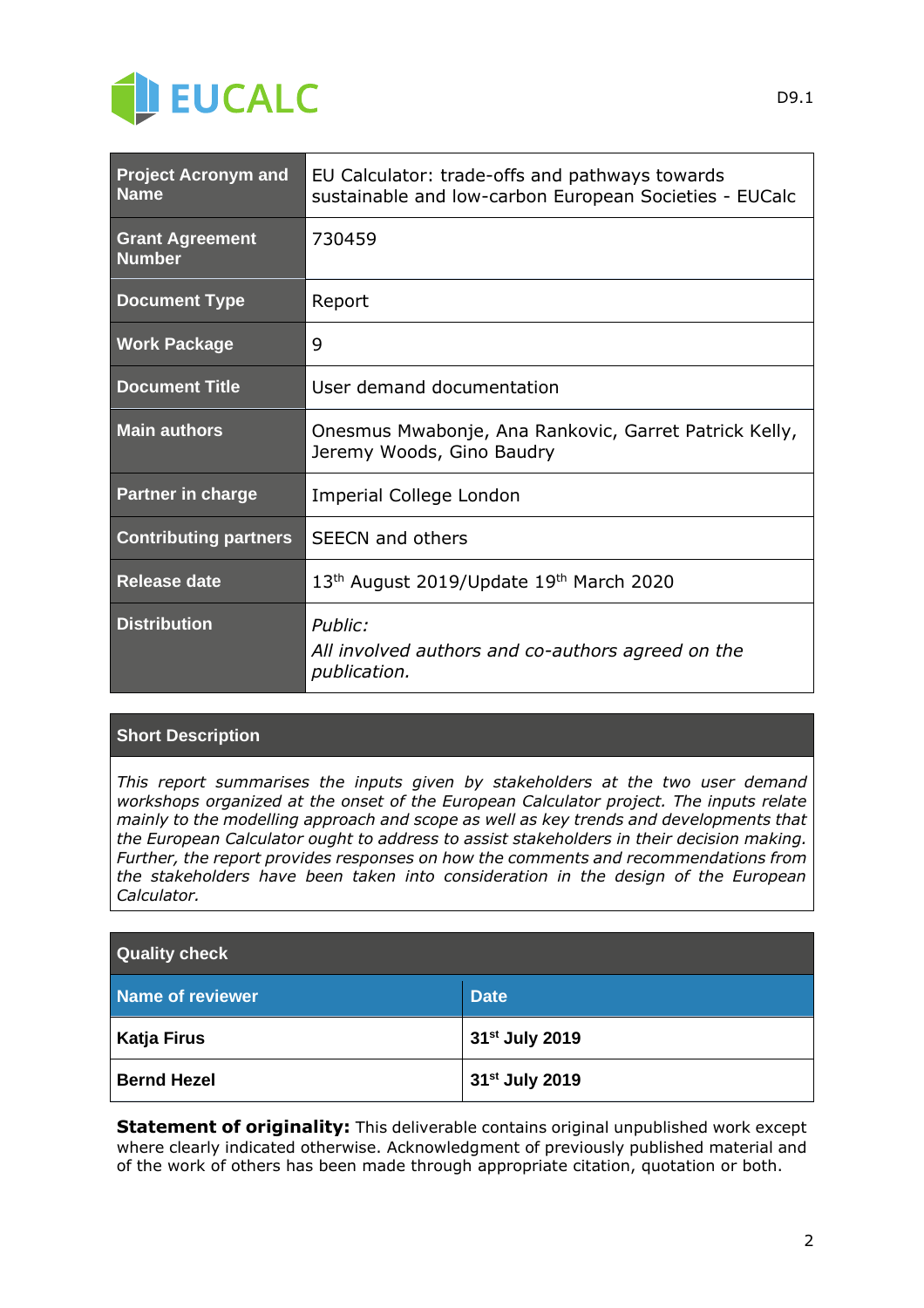

## **EUCalc policy of personal data protection in regard to the workshops**

The EUCalc project defined its personal Data Protection procedures in order to comply with the ethical requirements as stipulated in Deliverable 12.1 (Ethics requirements – procedures and criteria to identify research participants in EUCalc – H – Requirements No. 1). All step by step processes in relation to the co-design of the European Calculator aka EUCalc (content of this report), in particular the stakeholder mapping, the facilitation and implementation of the workshops and the follow-up of the workshops, strictly adhere to these procedures. The informed consent procedure in relation to the workshops is based on D9.2 "Stakeholder mapping" and D9.4 "Method for implementation of EUCalc co-design process". The originals of the signed consent forms are confidentially stored at the coordinators' premises with no possibility of public access of these documents to externals. Scans of each of the informed consent forms are stored on the internal EUCalc file storage system.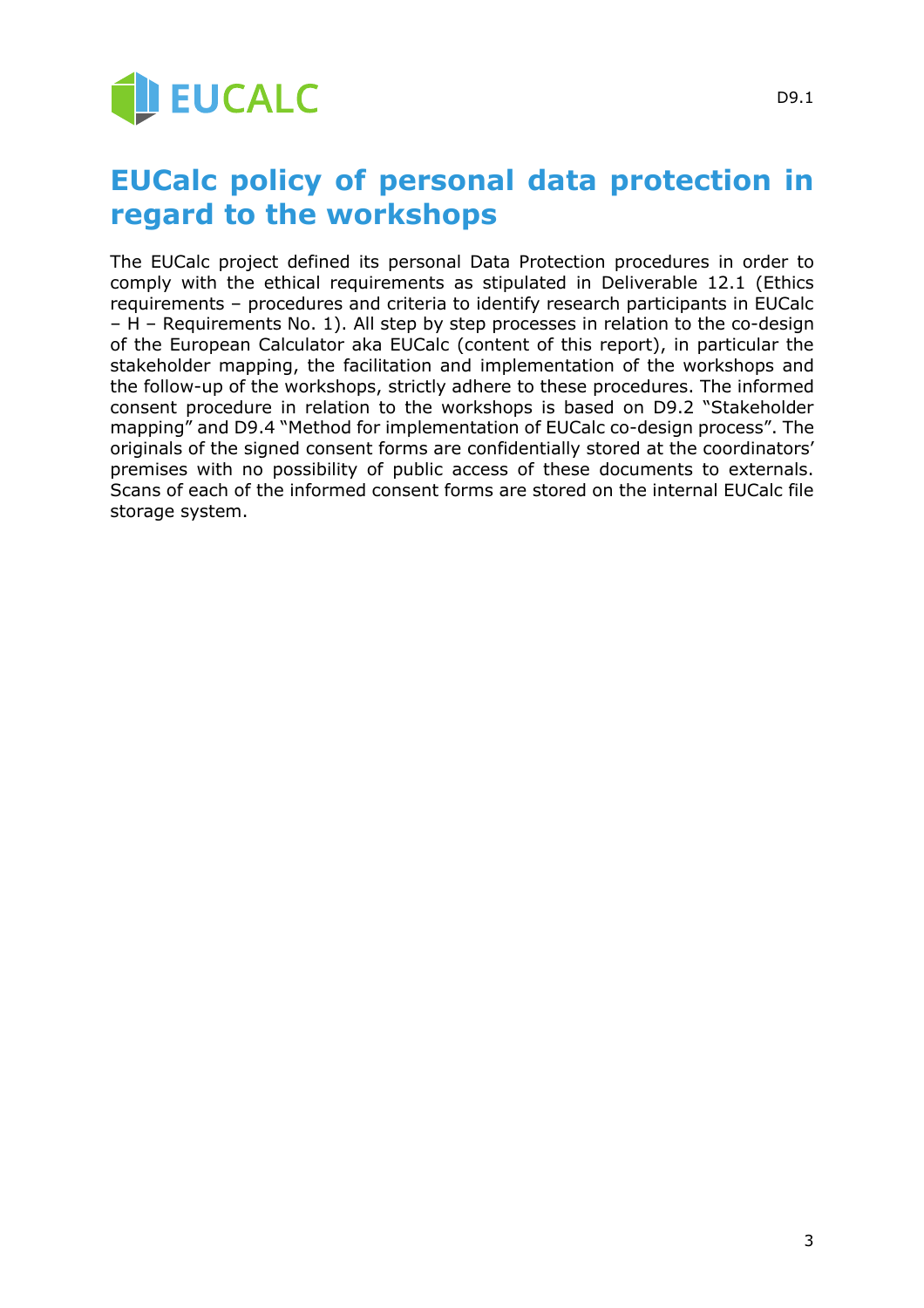

# **Table of Contents**

| 4 |  |
|---|--|
|   |  |
| 6 |  |
| 7 |  |
|   |  |
|   |  |
|   |  |

## **Abbreviation list**

- CCS Carbon Capture and Storage
- CCU Carbon Capture and Utilization
- COP 21 Conference of the Parties Twenty-first session
- DoA Description of Action (the project proposal)
- EUCalc European Calculator
- EU European Union
- IDDRI Institute for Sustainable Development and International Relations
- LULUCF Land-Use, Land-Use Change and Forestry
- NGOs Non-Governmental Organisations
- GHG Greenhouse Gases
- TPE Transition Pathways Explorer
- GDP Gross Domestic Product
- 4sing ForeSight and Strategy for Security and Sustainability in Governance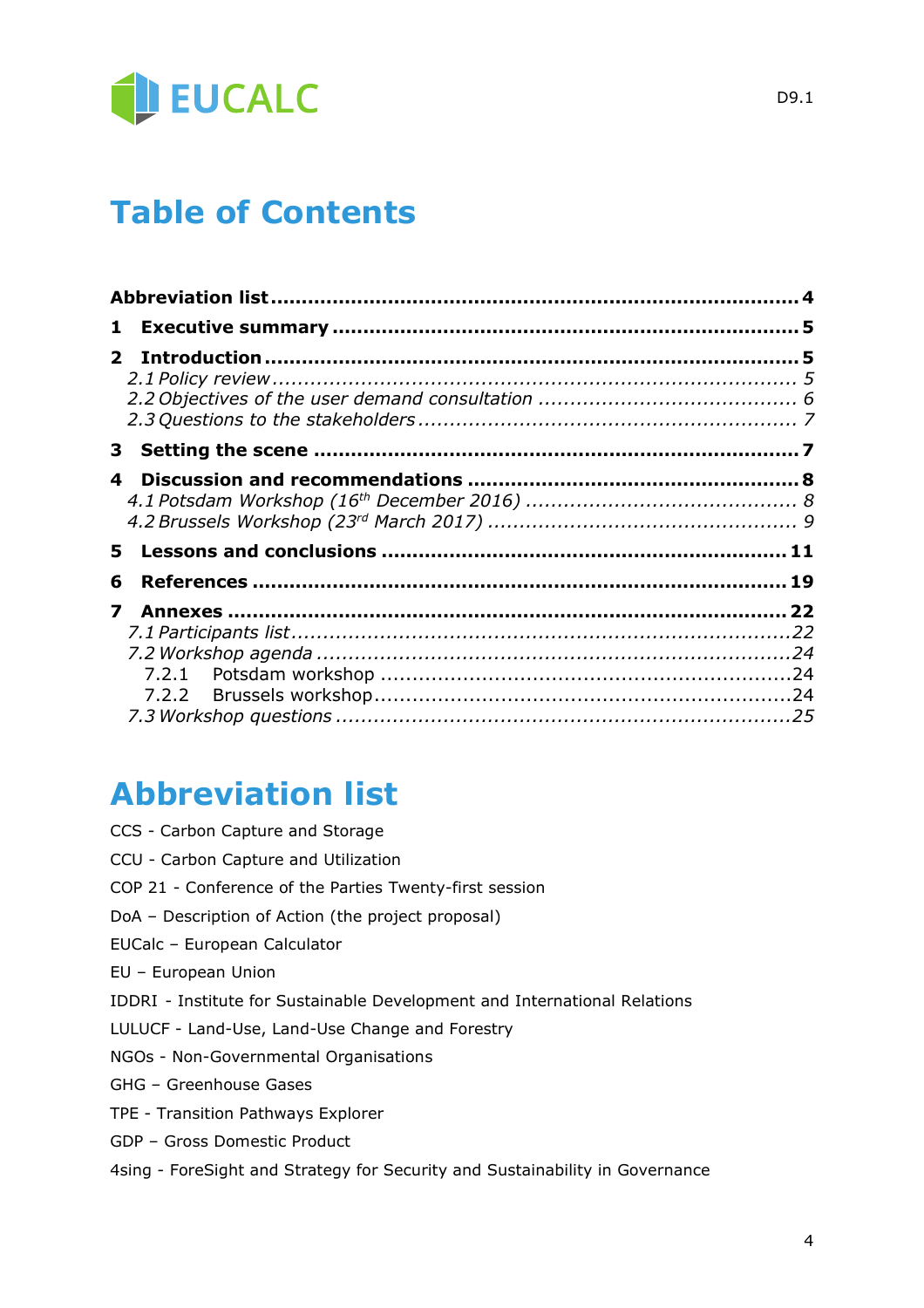# **JEUCALC 1 Executive summary**

This report summarises the stakeholders' input received during the two user demand workshops held in Potsdam on 14<sup>th</sup> December 2016 and in Brussels on 23<sup>rd</sup> March 2017 within the European Calculator (EUCalc) project. Further, this report also provides responses on how the comments and recommendations from the stakeholders have been taken into consideration in the design of the European Calculator.

The following topics were covered:

- Modelling approach and scope
- Lever choices and range
- Key trends and developments
- Resource availability and conflict of use (e.g. biomass)
- Socio-economic impacts

A selected group of 15 external experts from public institutions, research organisations, think tanks, business organisations and Non-Governmental Organisations (NGOs) participated at the workshops.

# **2 Introduction**

The goal of the European Calculator (EUCalc) project is to test low-carbon transformation pathways on the European and member state scale. The project will develop a novel and transparent open source model combined with a Transition Pathways Explorer (TPE), an online tool providing instant results from the EUCalc model runs.

With the TPE, European and national policy-makers, businesses, NGOs, innovators, and investors will be able to create (online and in real-time) their own pathways and compare them to other integrated pathways. The tool will in this way support the energy, emissions and resources debate on a low carbon transition.

In order to understand key decision points that various stakeholders are facing within their organisations, whilst being able to reflect that back to the outcomes of the EUCalc, it was necessary to organise two user demand workshops at the onset of the project that were held in December 2016 and in March 2017 respectively.

A selected group of key decision/policy maker's active in sustainable low carbon development pathways for Europe, were invited to shape the European Calculator development. A brief policy review was conducted in order to enhance understanding of the potential challenges members of the selected group faced in their strategic decision making. As a beta version of EUCalc was not at that stage available, the Global Calculator was used as a proxy to demonstrate decision making pathways, while explaining that the EUCalc would be more complex with several additional features including a ROW link, trans-boundary effects, a complex LULUCF component and Outputs not just related to Climate Change and Carbon Emissions but also to Jobs, Health and Air Quality etc.

### **2.1 Policy review**

The EU presented in November 2016 the 'Clean Energy for all Europeans' communication package, consisting of 8 legislative acts, commonly referred to as the "Winter Package", designed to keep the European Union competitive as the clean energy transition is changing global energy markets (European Commission, 2016). The proposed policies and legislation are aligned with the 2030 targets agreed by the European Council regarding GHG emissions reduction, renewable energy, energy efficiency and land use, land-use change and forestry (LULUCF) regulation addressed in the Clean Energy for All Europeans package (European Council, 2014). This marked a major milestone in the construction of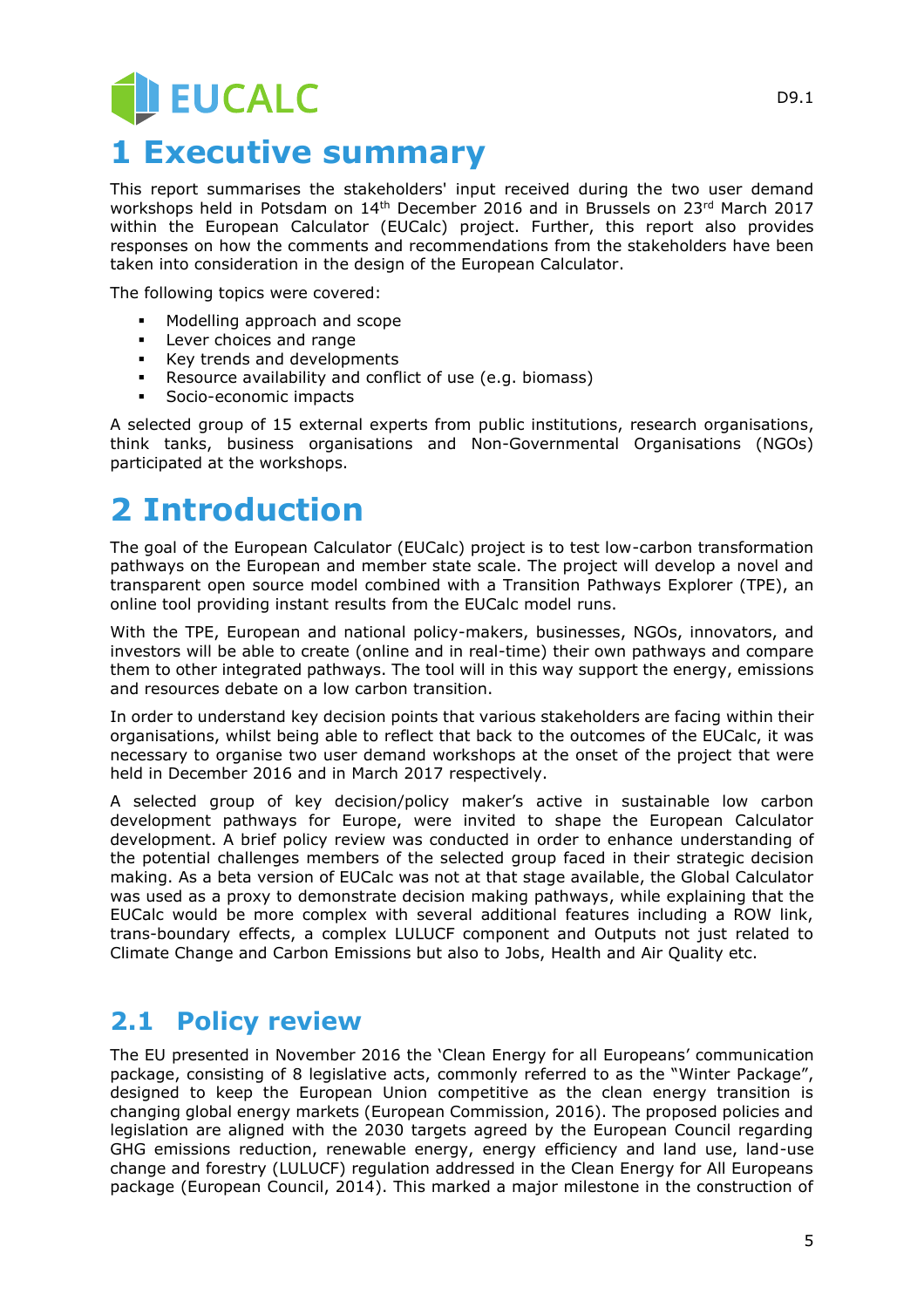

a robust Energy Union<sup>1</sup> and setting the EU on the ambitious decarbonisation trajectory that was set out with the Paris Agreement. The Impact Assessments studies, which accompany the submission of the policy package to the EU institutions, mainly use quantitative analysis via the design and elaboration of two core policy scenarios, namely EUCO27 and EUCO30 (Capros, 2018). These two policy scenarios were developed based on the EU Reference Scenario 2016 and are designed to achieve the 2030 targets as agreed by the European Council (Capros, 2016). The analysis of impacts of the two policy scenarios was the input to the Effort Sharing Regulation Impact Assessment communication on low-emission mobility strategy published in July 2016 (European Commission, 2016). The interplay between the set targets is complex, therefore, quantitative analysis that incorporates the calculator modelling approach, can assist in assessing such interactions and synergies (European Commission, 2018).

Analytical models have become increasingly important tools for defining policies for rapidly evolving energy system. They are used in multiple contexts to represent the systems that surround us. There exists an extensive number of models addressing energy and climate issues. However, few can easily be used by the EU Commission and other policy makers. Additionally, their outputs are not always comparable and applicable for policy making. Nonetheless, transparency in these existing tools is limited with differing underlying data and assumptions impairing their comprehension (Climate KIC, 2018). To this end, the EUCalc project aims to develop a novel and transparent open source model, combined with a Transition Pathways Explorer designed with a level of complexity that is adequate for policy makers and lay people, without compromising on scientific rigour.

#### **2.2 Objectives of the user demand consultation**

The EUCalc model addresses multi-dimensional and inter-disciplinary issues, which requires a wide range of expertise to develop. Decision-support tools are mostly shaped by highly disciplinary and technically deep scientific debates and have in the past often omitted the input of key stakeholders. Deliberative democracy and public participation in the process of imagining and implementing the future scenarios for individual states is also recognised as critical (Tomei et al., 2015). It is for these reasons, that the EUCalc project embeds a co-design process with key stakeholders and experts. Through this process, stakeholders are involved in shaping the development of the EUCalc TPE by helping codesign the determinants and the scope of the intended performance and output of the tool.

The over-arching objective of the user-demand consultation workshops was to build a more precise knowledge of the challenges members of the target groups were facing and the (political/strategic) levers they could possibly set in motion to meet these challenges.

The stakeholders that were invited to take part in the user-demands workshops had been identified as key decision/policy makers active in developing sustainable low carbon pathways within their organisations. The composition of the stakeholder sample, based on the profiles identified in the DOA, were from public, civil society and private sectors. The EUCalc project team was keen to understand how best to focus the development of the EUCalc Transition Pathways Explorer in order to assist the participants in their work of developing their decarbonisation pathways.

 $1$  A strategy for guaranteeing accessible, affordable, secure, competitive and sustainable energy for all Europeans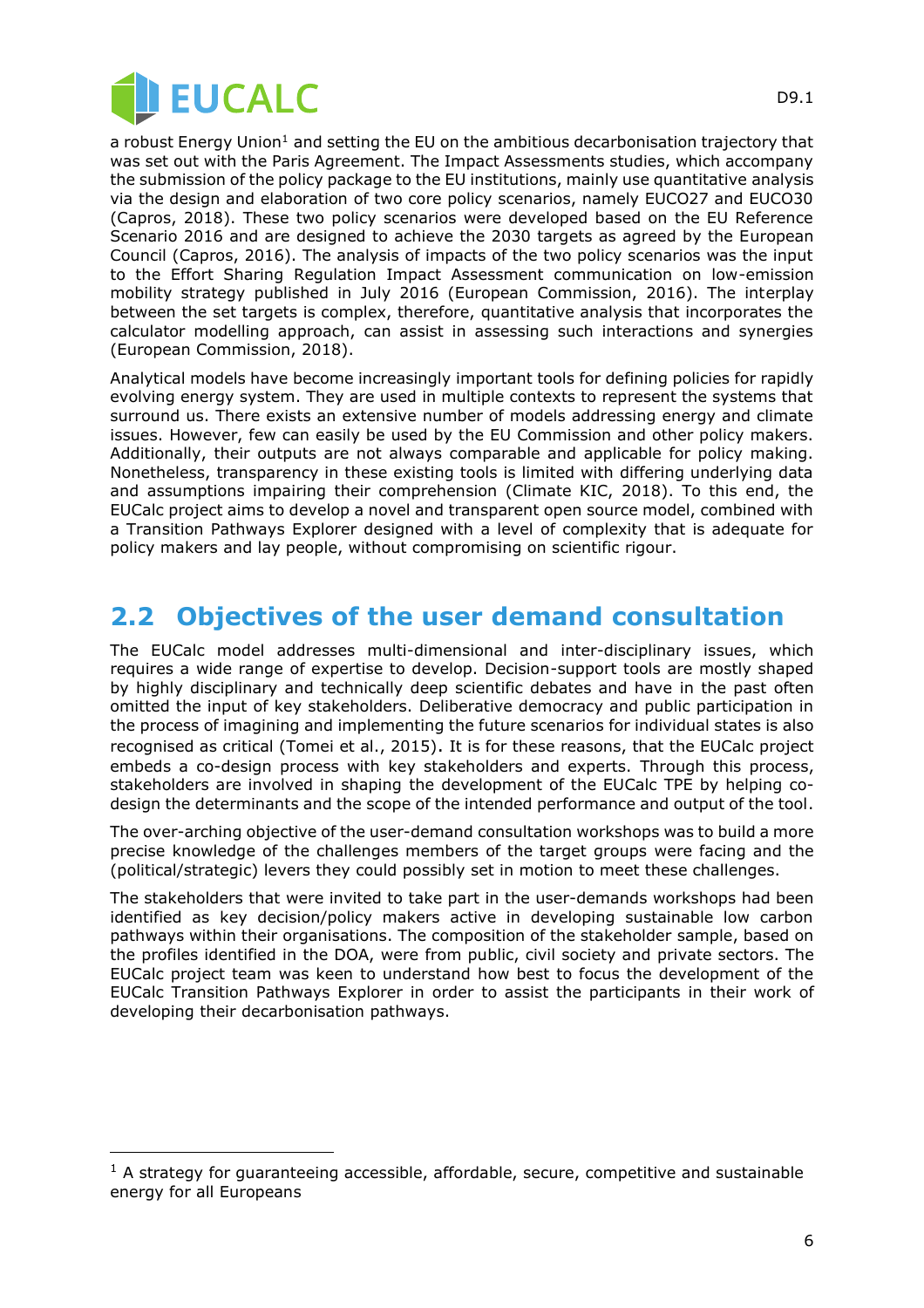

A detailed description of the proposed EUCalc model and its philosophy (Figure 1) was presented to the stakeholders during the workshops, illustrating the pathways concept using the Global Calculator<sup>2</sup>, as well as a series of targeted probing questions in aid of stimulating discussion.



Figure 1 - Overview of the EUCalc structure

### **2.3 Questions to the stakeholders**

Following a discussion around workshop constraints, three questions were deemed to be critical for the co-design process of the Calculator development. An extensive list of all the potential questions which were considered in advance of the workshop can be found in Annex 7.3.

- The first question centred on how each individual stakeholder organisation would utilise the Calculator in decision making related to energy, resource use and climate change.
- The second question explored lifestyle issues anticipated to be modelled within the Calculator and whether there were others which they thought needed to be included.
- The last question focused on the level of choice as opposed to optimisation function having arisen from the internal modelling discussions preceding the workshops.
- In addition, a supplementary question was asked at the end of the session in a way of soliciting the stakeholders for their assistance with data/literature that the EUCalc consortium could use or take into consideration.

# **3 Setting the scene**

Both workshops started with a welcome addresses from the project co-ordinator Juergen Kropp (PIK) and by Jeremy Woods (Imperial College London)presenting the objectives and the scope of the European Calculator project as well as an overview on what the European Calculator is intended for and who are the anticipated target users. Jeremy Woods also

<sup>2</sup> http://tool.globalcalculator.org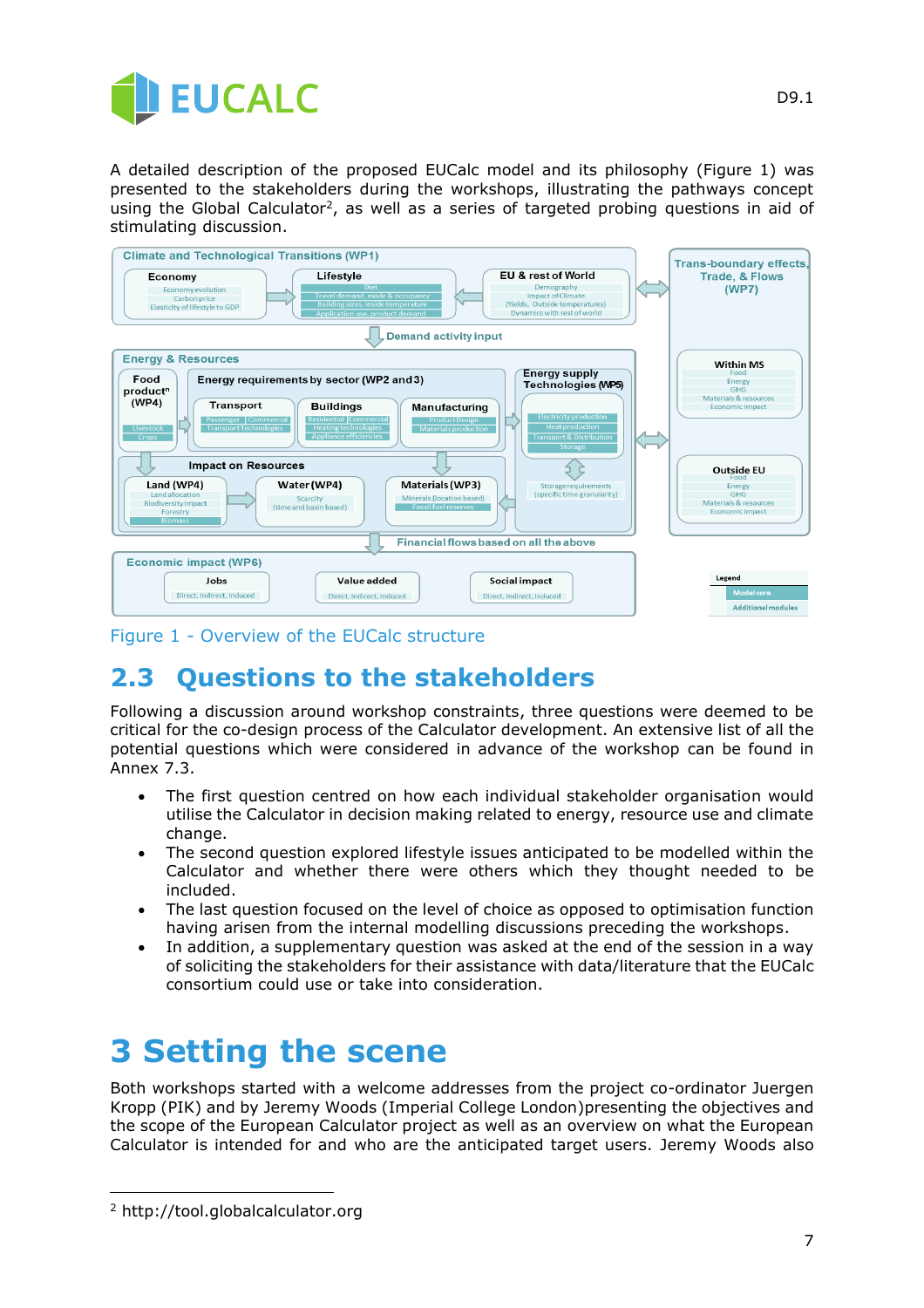

emphasised on the importance of the co-design process in the development of the Calculator as it entails both fundamental and applied research.

This was then followed by a presentation and a general overview of the European Calculator, delivered by Bernd Hezel (Climate Media Factory) at the first workshop and Michel Cornet (Climact) at the second workshop, where the Global Calculator was deployed as a proxy. These two presentations focussed attention on the fact that the Calculator is being developed as a visual tool, which will offer users a number of levers to explore the range of viable trajectories, in order to arrive at a desired GHG emission reduction target. Both Bernd Hezel and Michel Cornet attributed the comprehensive/holistic view associated with the development of the Calculator to be an asset, particularly, if the consortium managed to allow for the most important interconnections. They also presented about aspects of the Calculator such as trans-boundary effects among member state countries within the EU and to the rest of the world, stronger socio-economic components and water and biodiversity. The comprehensiveness of the model allows to exposé possible trade-offs and synergies, providing transparent, accessible, dynamic, real time response to the user.

Stakeholders' introductions were led by a professional facilitator from 4sing, who also were instrumental in facilitating the sectorial expert consultation workshops. This involved icebreaking questions in order to prepare the ground in terms of expected outcomes from both the invited stakeholders and the members of the EUCalc consortium.

# **4 Discussion and recommendations**

This section summarises Potsdam and Brussels workshop discussions based on the questions as described in section 2.2 and Annex 7.3.

### **4.1 Potsdam Workshop (16th December 2016)**

During the Potsdam workshop, one of the stakeholders shared previous Calculator experience by looking at the place of the Global Calculator to national calculators and the lessons learnt from them, whilst giving examples on how they are currently used. This was followed by second presentation that articulated the significant role of the European Calculator towards modelling the EU energy systems. This presentation touched on the current EU energy modelling approach. A reference was made in relation to the main EU energy pathways currently being used to be the Reference Scenario 2016 and EUCO30. The presentation also touched on the possible strengths of the proposed European Calculator and some of the challenges at hand that the developers could experience. The strengths outlined - associated with the European Calculator - were transparency, a holistic approach to energy and land use as well as the ability to identify and showcase uncertainties, among others. Regarding the challenges, the difficulties in acquiring detailed, uniform/comparable data sets from all the 28 member states, obtaining robust cost data and ensuring the Calculator would have the capability to be utilised for legislative policy impact assessment were sighted. The stakeholders suggested key social indicators such as economic growth with respect to income, reduction in consumption, particularly in reference to air travel and freedom from consumption or green growth as some of the issues to be considered in the development of the Calculator. They also wanted the Calculator to address Winter Package targets. The issue of trade unions and gender aspects were also raised in addition to full time and part-time employment and energy efficiency. Other stakeholders suggested making GDP an output of the European Calculator model.

The stakeholders also advocated for a deeper interaction by the consortium with NGOs, public and private sector partners in relation to possible lever diversification on transport, particularly, urban transport in relation to modal shift, aviation and heavy duty transportation. They also stressed the importance of having a meaningful dialogue between sectors that are interested in the burden sharing, rates of change/technological development, implicit cost of carbon for different technologies (particularly for biofuels),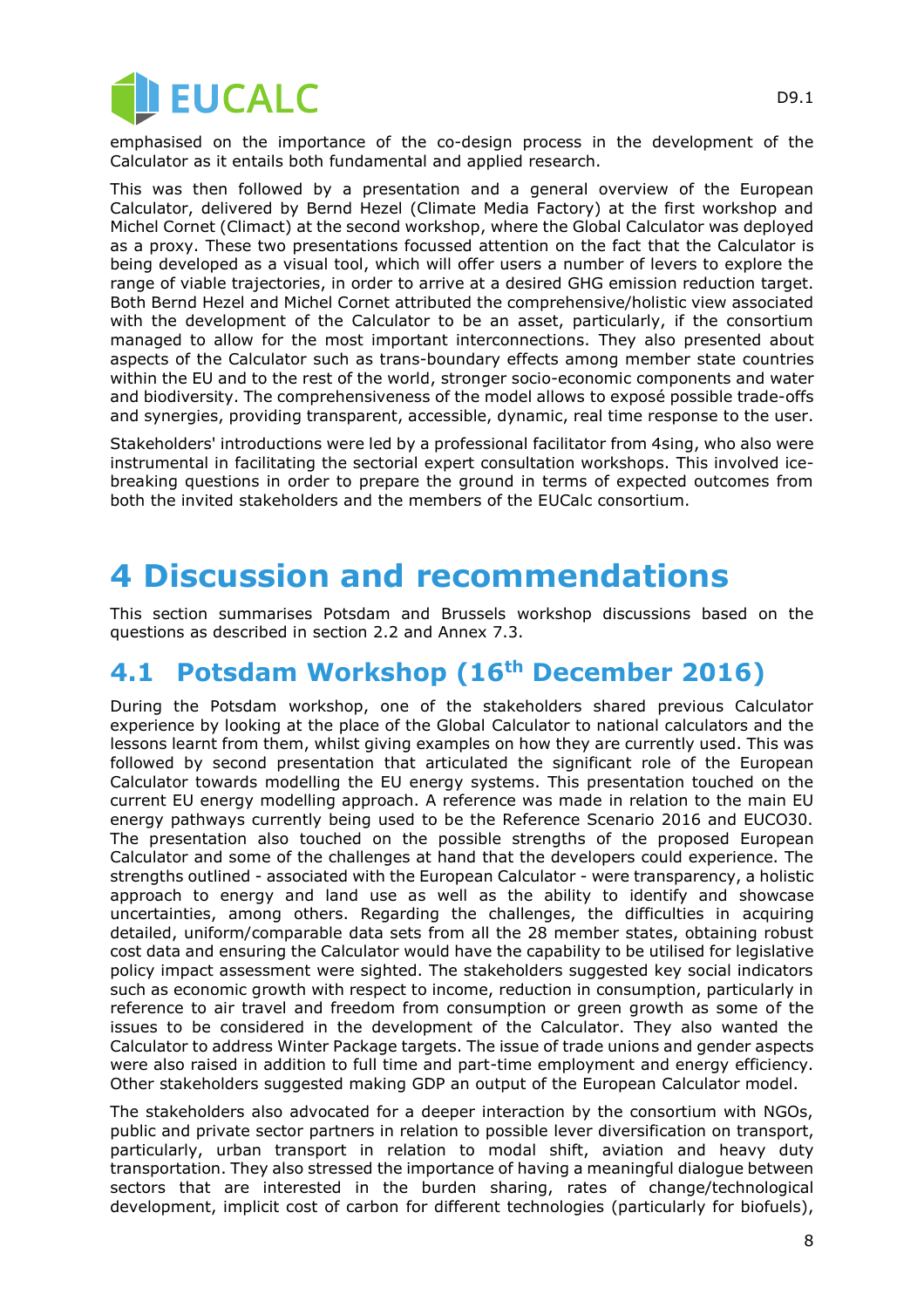

sentiments that were later echoed at the Brussels workshop. There was concern raised on the difficulties of considering carbon beyond borders due to many possible uncertainties. The stakeholders also voiced their concern in relation to the Global Calculator being too complicated for the public use. The stakeholders advised on having a robust data collection initiative such as that outlined in the deep decarbonisation pathway project published by the U Institute for Sustainable Development and International Relations (IDDRI).Another reference suggested for the consortium to look at was the My 2050 pathways. The stakeholders also felt that post Paris COP21 and in order to achieve the level of ambition set, there is need for an open-source and transparent reference tool such as the European Calculator being developed that can facilitate and enable sensible mitigation conversation within various sectors.

Similarly, on levers matching, LULUCF, biomass for heat and power and common agricultural policy were suggested as important aspects that required consideration. The participants also noted the importance of involving experts who were enthusiastic and influential enough during the scheduled sectorial stakeholder workshops (on transport, agriculture, etc.) where the ambition levels setting of the respective levers were to be agreed upon. They observed that the most heavily regulated sectors may be most interested in these workshops. These include oil companies (Total, Statoil, DRAX, Chevron), car companies, solar panel manufacturers, building, insulation, aviation industry among others. The stakeholders also observed that it will be important to achieve the participatory ideals of the European Calculator to reflect the EU regulatory framework that will allow its development.

Finally, the stakeholders during the Potsdam workshop emphasised the importance of including their input and suggestions in the development of the Calculator and the EUCalc consortium agreed to work hard to take these into account when designing the model structure and the TPE. Given the short notice for participation at the Potsdam workshop, it was thought necessary to hold a second workshop in Brussels to which the participants saw as a good strategy. In addition, it was suggested that participation should again be of public, private and civil society sectors.

### **4.2 Brussels Workshop (23rd March 2017)**

In response to the first question "How will you use the Calculator" during the Brussels workshop, the most important aspect for policy makers was the possibility to be able to test impact of existing policies, shadow policy and identify areas with significant impact. More generally, it was felt that after Paris agreement (COP 21), there was a need to constantly test policies, monitor where the gaps are and show which areas can make significant impact by understanding interactions between different sectors and their respective roles in transition. The policy makers also suggested that the European Calculator ought to take into consideration EU long term targets on GHG, renewables, energy efficiency and interconnection.

Civil society organizations considered the tool useful in aid of their advocacy related efforts and activities. Additionally, this group sought to be assured regarding what sort of practical applications there are for accommodating the innovative products and policy currently being developed e.g. practical applications of Carbon Capture and Storage (CCS) which is not necessarily something that some NGOs support. In their opinion, they felt that by capturing the state of knowledge about practical application of innovative products and policies, the European Calculator could help them understand their impacts.

The private sector wanted the Calculator to assist them decision making regarding their costing, trade-offs and technology choices, economic impacts of transition and quantification of their role and contributions (e.g. what meaningful action and contribution private sector can make and in what areas, including the impact of their existing organizational plans and strategies on EU or global level). They also suggested a provision within the European Calculator for allowing people to model their own future prediction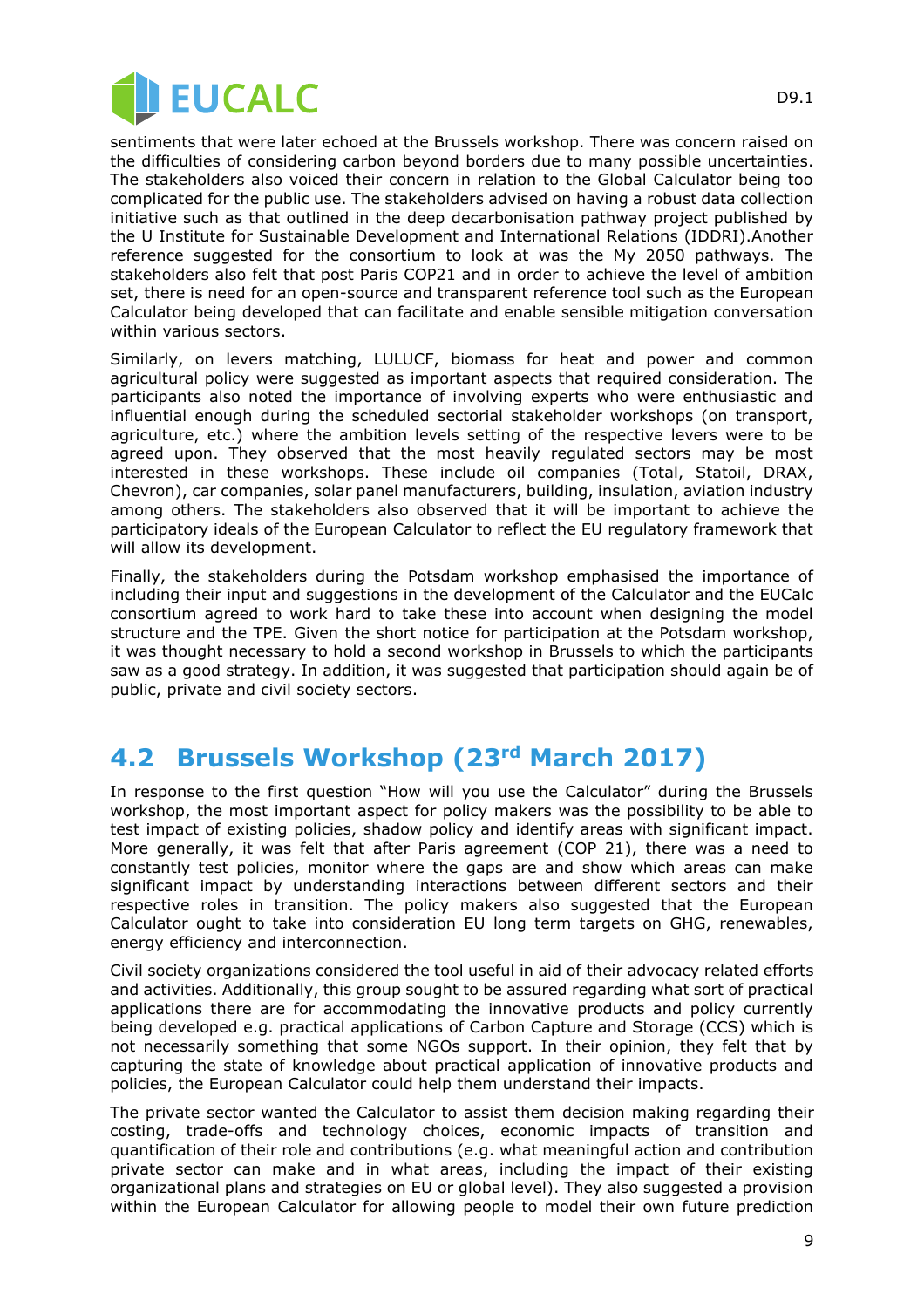

and costs. This category of stakeholders were in favour of building the model with sufficient granularity at country level.

In terms of having confidence in future utilization of the Calculator several Stakeholders strongly emphasised the need for transparency and clarity, particularly, around assumptions, calculation matrix in relation to emissions and energy factors, clarity on definitions and meaning of terminology used e.g. on the list of indicators to be considered in terms of environmental impacts. It was also emphasised that measures around assumptions and estimations involving innovation are needed, especially in terms of cost reduction of certain technologies and how this can contribute to the increased deployment and decarbonisation targets. Stakeholders in several instances highlighted the importance and usefulness of decomposing, translating and adding up different scenarios (databases and assumptions) under the one roof of the European Calculator. They also encouraged having a common platform that allows users to create and compare their preferable visions of the future together with a greater level of transparency that the European Calculator strives to achieve is currently lacking and can significantly aid the dialogue between various stakeholder groups.

In response to the second question, "Which lifestyle issues are important", the stakeholders thought that all the lifestyle choices as identified by the consortium needed to be included in the European Calculator (e.g. Diet, Travel demand, Building sizes and occupancy, Appliance use, Product demand). However, some felt that materials for building should have preference – due to the significance of their impact – as compared to focusing on the size and occupancy rate. In addition, it was suggested that efficiency ought to be included and captured at every stage alongside the happiness index.

The third question, "How much choice do you need", which was intended to focus the stakeholders in providing insight as to which issues should be in the preview of user choice and which should be optimized along a utility function. A set of examples were also provided to the participants to assist them in consolidating their views, but also give them an idea on how the consortium is planning to approach this issue. In reference to the set of examples provided, the stakeholders suggested adding to the list the ability for switching on or off benefits of carbon stock credits since they viewed these to be time limited. The stakeholders wondered whether the functionality of being able to optimise for more than one criteria e.g. on costs versus health versus jobs impacts when comparing pathways ought to be able to be modelled within the calculator. Similarly, they suggested including the functionality of being able to show burden sharing between countries, if possible, and benefits of further EU energy integration. The stakeholders also suggested incorporating human health impacts such as ionising radiation and particulate matters among other environmental impacts as part of the choices on optimization. It was also suggested that affordability versus environmental benefits alongside abatement cost of climate change ought to be considered.

Finally, on the supplementary question on requisition for help on materials/literature that the European Calculator consortium could take into consideration, a number of references were supplied.

The participants were invited to continuously inspire the design of the Calculator that is to be built. It was announced that the consortium may get back to some of the participants and ask them to take part in one of the many sectoral stakeholder workshops (on transport, agriculture, etc.) in which the ambition levels of the respective levers will be agreed upon. Each stakeholder was also requested to spread the word to their colleagues at their various stations regarding the potential of the European Calculator being developed and encouraged to e-mail any further comments.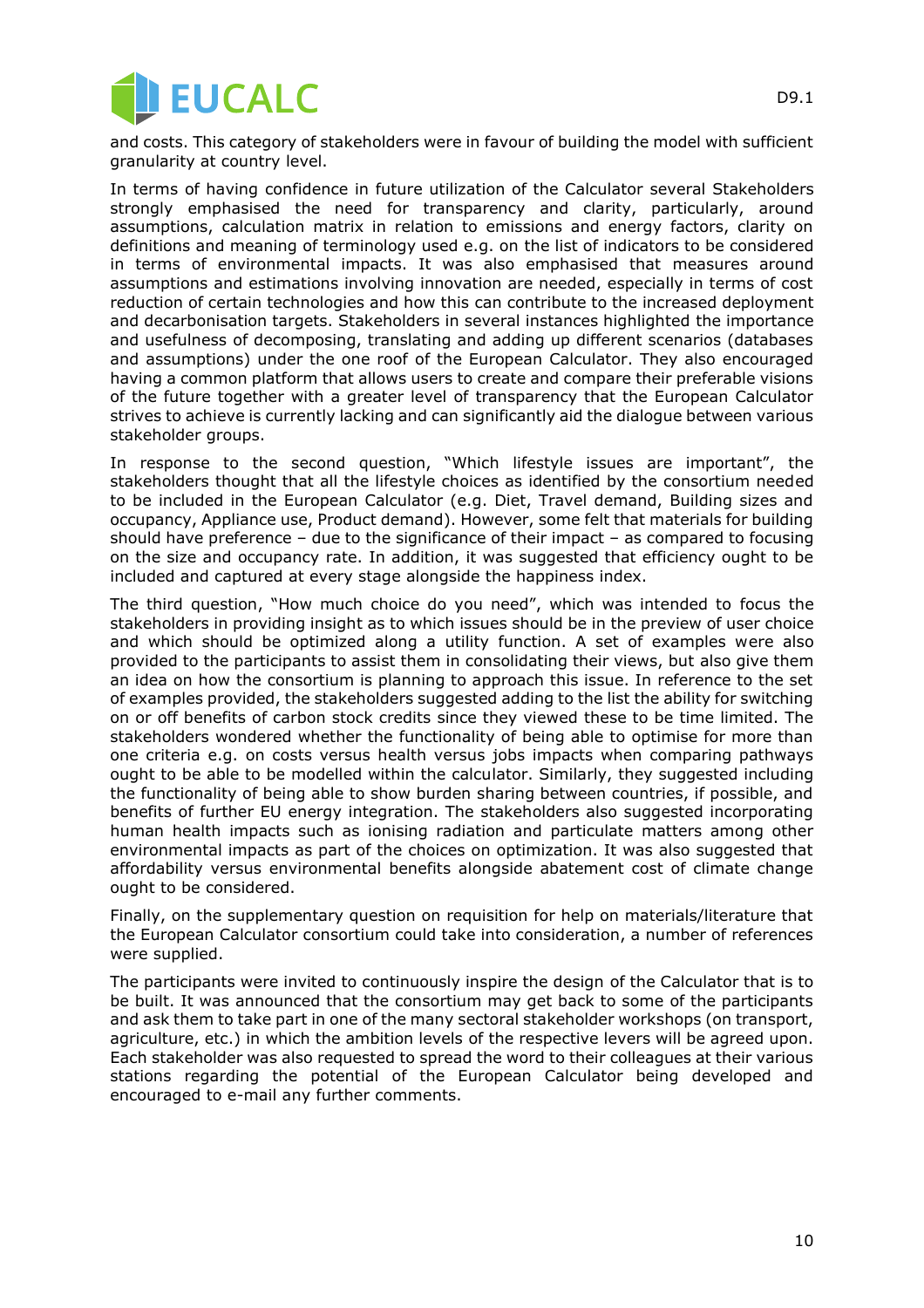# **JEUCALC 5 Lessons and conclusions**

The EUCalc user demand consultations held at the onset of the project provided some important inputs for the development of the EUCalc Transition Pathways Explorer. The targeted set of stakeholders invited covered a wide range of experience and expertise. Both in the general discussion following the presentations and in the smaller discussion groups we were able to collect a significant number of suggestions and comments. These valuable feedback ranges from the general scope of the EUCalc model to the specific issues such as levers and ambition levels. The findings of the two workshops were discussed with the consortium during the project monthly calls between month 1 and 5 at the inception phase of the project. These findings were summarised in two workshop reports that were circulated to all project partners as part of milestone 1 (Demand analysis workshop).

Table 1 below explains in detail how the EUCalc consortium endeavoured to integrate and use the stakeholders' inputs from the demand workshops in order to improve the modelling approach and the assumptions of the EUCalc model. The table is divided in three columns. The first column contains all the input provided by the stakeholders. The second column gives the EUCalc team responses on how the input given has been taken into consideration in the development of the EUCalc model. The last column contains useful references linked to the EUCalc team responses. The integrations of these inputs will be further enhanced in the light of both the Scientific Call for Evidence and Public Call for Evidence. Additionally, it is anticipated that all the participants would be invited to review the TPE during the Public Call for Evidence. The content of the table is diverse as was the input of the stakeholders ranging from, buildings, agriculture, land-use, sharing economy efficiency across sectors etc.

| <b>Stakeholders input</b>                                                                                                                                                 | <b>EUCalc Consortium Consideration</b>                                                                                                                                                                                                                                                                                   | <b>Reference (EUCalc</b><br>deliverables<br>(sector/module<br>documentation has<br>been produced but<br>not yet published.<br>These will soon be<br>published and made<br>available on the<br><b>EUCalc website and</b><br>the TPE)) |
|---------------------------------------------------------------------------------------------------------------------------------------------------------------------------|--------------------------------------------------------------------------------------------------------------------------------------------------------------------------------------------------------------------------------------------------------------------------------------------------------------------------|--------------------------------------------------------------------------------------------------------------------------------------------------------------------------------------------------------------------------------------|
| The stakeholders suggested<br>that efficiency ought to be<br>captured where possible at<br>every stage of the EUCalc<br>development (diets, products,<br>land use, etc.). | Each modelled sector includes the<br>most important and known<br>decarbonizing solutions grouped in<br>the different levers <sup>3</sup> , including the<br>efficiency as a critical one. E.g. Fuel<br>efficiency, thermal efficiency of<br>buildings, food production processes,<br>technology development and CCS etc. | For more details on<br>decarbonizing options<br>included in each<br>module/sectors, please<br>refer to the specific<br>sector documentation<br>lifestyle, building,<br>transport, land-use,<br>supply, manufacturing,<br>etc.).      |
| The stakeholders suggested<br>the possibility of the EUCalc<br>tool to perform an optimization<br>process along two or more                                               | The EUCalc model does not perform<br>an optimisation process. However, it<br>is deeply linked to other models that<br>embed on their platforms an                                                                                                                                                                        | For more details,<br>Deliverable 8.2.                                                                                                                                                                                                |

#### Table 1 – Stakeholders Feedback and EUCalc consortium responses

 $3$  The EUCalc is controlled using a range of levers that represent changes we could make to mitigate climate change from now until 2050. For each lever there are different levels of effort/ambition – for most this will range from level 1 (make minimal effort to tackle climate change), to level 4 (make an extraordinarily ambitious and extreme level of abatement effort).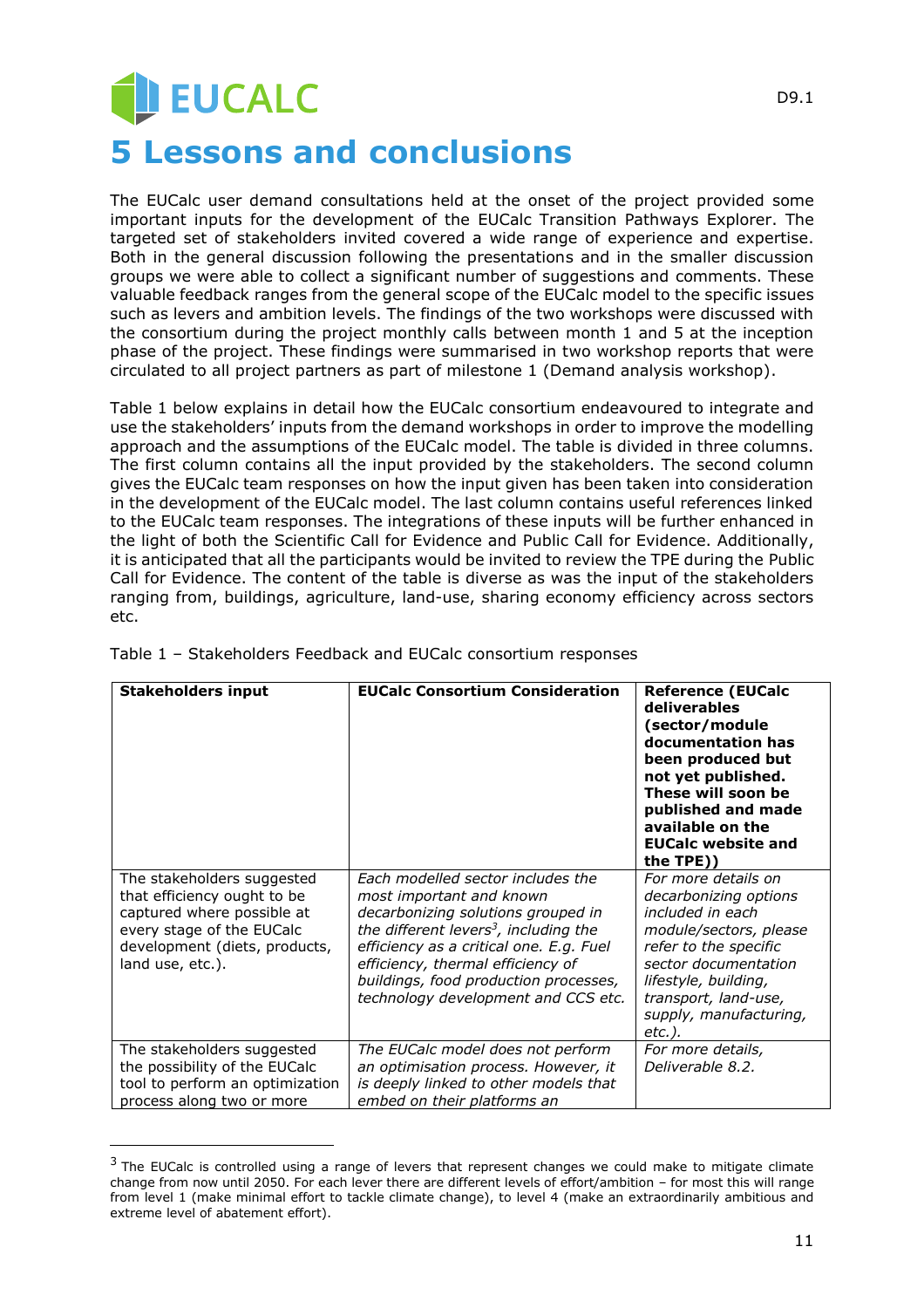

| criteria e.g. costs, jobs, health,<br>etc.                                                                                                                                                                                                                                                                   | optimisation process (e.g. GTAP<br>provides EUCalc model several inputs<br>or suggested lever positions).<br>Likewise, the EUCalc model is<br>expected to provide inputs for<br>optimisation models such as<br>TIMES/MARKAL, GTAP, GAINS, etc. <sup>4</sup><br>Nonetheless, if the model calculation<br>time can be significantly reduced<br>below 1 second, the EUCalc team will<br>consider including a multi-criteria                                                                                                                                                                                     |                                                                                                                                                                                                                                                                                                                                              |
|--------------------------------------------------------------------------------------------------------------------------------------------------------------------------------------------------------------------------------------------------------------------------------------------------------------|--------------------------------------------------------------------------------------------------------------------------------------------------------------------------------------------------------------------------------------------------------------------------------------------------------------------------------------------------------------------------------------------------------------------------------------------------------------------------------------------------------------------------------------------------------------------------------------------------------------|----------------------------------------------------------------------------------------------------------------------------------------------------------------------------------------------------------------------------------------------------------------------------------------------------------------------------------------------|
|                                                                                                                                                                                                                                                                                                              | optimisation process (e.g. the<br>cheapest possible scenario that can<br>achieve net-zero by 2050).                                                                                                                                                                                                                                                                                                                                                                                                                                                                                                          |                                                                                                                                                                                                                                                                                                                                              |
| Restrictive policies, such as<br>taxation were mentioned as<br>relevant by several<br>stakeholders; particularly,<br>along the lines of carbon<br>pricing mechanisms.                                                                                                                                        | The goal of the EUCalc model is to<br>test the long-term implications of the<br>most important decarbonizing options<br>and choices that we can make<br>between now and 2050. The model<br>levers are "engineering based" and<br>not policies. However, the link to<br>policies is assessed in several ways:<br>a) For selected scenarios, specific<br>required policies are assessed. B)<br>where possible, policies are translated<br>into appropriate 'engineering levers'.                                                                                                                               | For more details,<br>Deliverable 6.2.                                                                                                                                                                                                                                                                                                        |
| Stakeholders suggested that<br>the EUCalc model needs to be<br>politically relevant, and take<br>into consideration essential<br>socio- economic dimension<br>such as people skills, job<br>availability, health and<br>environmental impacts, among<br>other issues that people<br>passionately care about. | For each pathway, the EUCalc<br>Transition Pathways Explorer displays<br>the implications over time. It<br>computes different types of impacts,<br>such as, the energy consumption and<br>GHG emissions at the EU and country<br>level, key sources of air pollution,<br>resource depletion (water, lands) and<br>other environmental impacts such as<br>biodiversity, alongside socio-<br>economic impacts such as<br>employment and health.                                                                                                                                                                | For more details about<br>the scope of these<br>impacts calculation and<br>about the methodology<br>used, please check the<br>related sector<br>documentation/deliverab<br>les.<br>For socio economic<br>impacts, Deliverable 6.3<br>is particularly relevant.                                                                               |
|                                                                                                                                                                                                                                                                                                              |                                                                                                                                                                                                                                                                                                                                                                                                                                                                                                                                                                                                              | For biodiversity and<br>water impacts,<br>Deliverable 4.3.                                                                                                                                                                                                                                                                                   |
| The issue of transparency was<br>raised as a critical aspect by<br>most stakeholders, and they<br>wanted to see it reflected<br>adequately in the EUCalc<br>model.                                                                                                                                           | The EUCalc model is completely open<br>complies<br>and<br>with<br>the<br>source<br>Calculator philosophy of ensuring<br>transparency of the tool to the end<br>user. This can be evidently observed in<br>the documentation of: a) The input<br>data used in the model; b) The<br>rationale of the calculation applied on<br>the input data; c) The ease of use of<br>the tool by the end user. An<br>exhaustive documentation is provided<br>while theonline tool (the Transition<br>Pathways<br>Explorer)<br>helps<br>users<br>understand thelogic of themodel, e.g.<br>by clearly separating input of the | For more details about<br>the main assumptions<br>underpinning the<br>modelling choices<br>performed as well as on<br>the stakeholders<br>consulted and inputs<br>provided in their<br>respective areas of<br>expertise, please check<br>the related sector<br>documentation/deliverab<br>les 1.6, 2.3, 2.7, 3.4,<br>4.2, 4.3, 5.4, 6.3, 7.3 |

<sup>&</sup>lt;sup>4</sup> Historically, the 2050 calculators have been complementary to optimisation models. The deepest integration being in the UK with the UCL Times/Markal. The Times/Markal cost are typically an input to the 2050 calculators, while the 2050 calculators remove bugs and challenge the interpretation of Times/markal scenarios.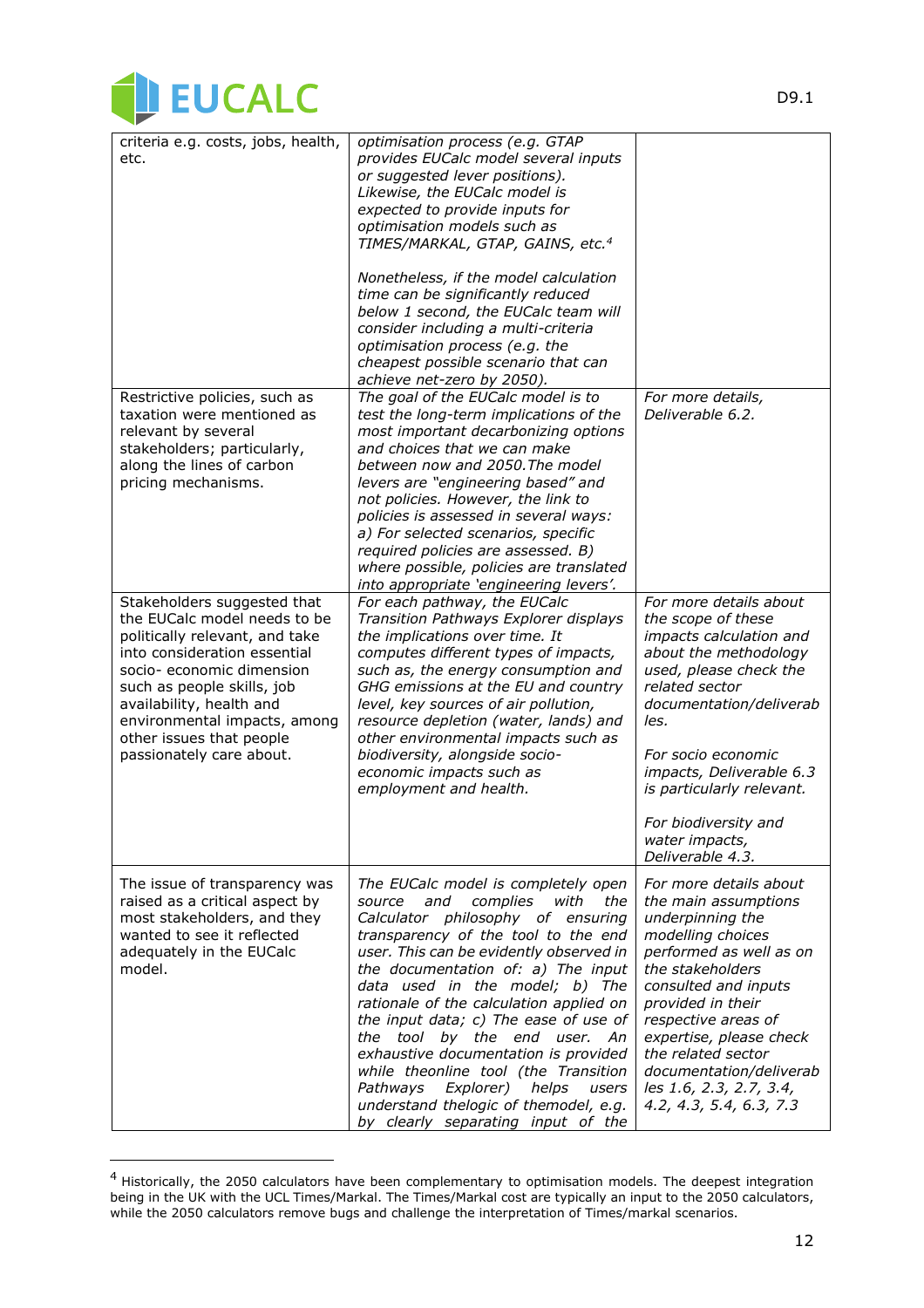

|                                                                                                                                                                                                                                                                                               | model and model results by design, or<br>by aligning user and model workflow.                                                                                                                                                                                                                                                                                                                                                                                                                                                                                                                                                                                                                                                                                                                                                                                                                                                          |                                                                                                                                                                                                    |
|-----------------------------------------------------------------------------------------------------------------------------------------------------------------------------------------------------------------------------------------------------------------------------------------------|----------------------------------------------------------------------------------------------------------------------------------------------------------------------------------------------------------------------------------------------------------------------------------------------------------------------------------------------------------------------------------------------------------------------------------------------------------------------------------------------------------------------------------------------------------------------------------------------------------------------------------------------------------------------------------------------------------------------------------------------------------------------------------------------------------------------------------------------------------------------------------------------------------------------------------------|----------------------------------------------------------------------------------------------------------------------------------------------------------------------------------------------------|
|                                                                                                                                                                                                                                                                                               | Furthermore, the model is developed<br>through a co-design process involving<br>expert stakeholders' engagement in<br>each of the sectors being addressed by<br>the tool. This co-design process is fully<br>documented and publicly available as<br>of the EUCalc<br>part<br>project<br>а<br>deliverables.                                                                                                                                                                                                                                                                                                                                                                                                                                                                                                                                                                                                                            |                                                                                                                                                                                                    |
| The stakeholders also<br>emphasised the need of<br>defining and providing clarity<br>on terminologies used within<br>the EUCalc tool.                                                                                                                                                         | A Glossary has been made available<br>for all documentation embedded<br>within the EUCalc model, defining all<br>terminologies used in order to make it<br>easier for both experts and non-<br>experts users to navigate the tool<br>with ease.                                                                                                                                                                                                                                                                                                                                                                                                                                                                                                                                                                                                                                                                                        | For more details, sector<br>related documentation/<br>deliverables.                                                                                                                                |
| Stakeholders wondered about<br>the level of flexibility of the<br>model in terms of adjustments<br>and modifications, such as<br>adding up new levers or<br>moving the level 4 to what<br>used to be level 3, as<br>necessitated by new<br>technological innovation aspect<br>within sectors. | The structure of the EUCalc model is<br>flexible and allows for future changes.<br>The data and the assumptions are not<br>hard-wired, but are represented as<br>input to the model. In this way, these<br>data and assumptions made could<br>easily be modified in the future.<br>Incidentally, the co-design process<br>has been crucial and instrumental in<br>terms of capturing the existing<br>knowledge and building the trust in<br>parameterization and calibration of<br>levels. The adjustment and<br>modification has to take the co-design<br>approach into consideration,<br>particularly, when new data and<br>assumptions emerge in the near<br>future.                                                                                                                                                                                                                                                                | For more details about<br>the stakeholders<br>consulted and inputs<br>provided in their<br>respective areas of<br>expertise, please check<br>the related sector<br>documentation/deliverab<br>les. |
| The stakeholders also<br>suggested that sharing<br>economy and rebound effects<br>ought to be considered when<br>developing the EUCalc tool.                                                                                                                                                  | While lever and ambition setting is<br>done within each sector, the EUCalc<br>tool allows users to identify and<br>explore some cross-sectoral thematic<br>areas through groups of lever setting.<br>Several levers are linked to the<br>sharing and circular economy. For<br>example car own or hire, share or<br>recycled materials, product life time<br>Choices on the levers, levels and<br>parameters must be made in a<br>coherent manner, since the model<br>itself does not reflect the full<br>complexity of the real world system,<br>and judgments are required to<br>combine various ambition levels or<br>sector trajectories. The users of the<br>model must themselves make these<br>judgements to avoid non-plausible<br>combinations. Similarly, the model<br>does not account for all possible<br>feedbacks between different sectors.<br>Changes in one sector may have a<br>rebound effect in another sector, and | For more details,<br>Deliverable 3.4.                                                                                                                                                              |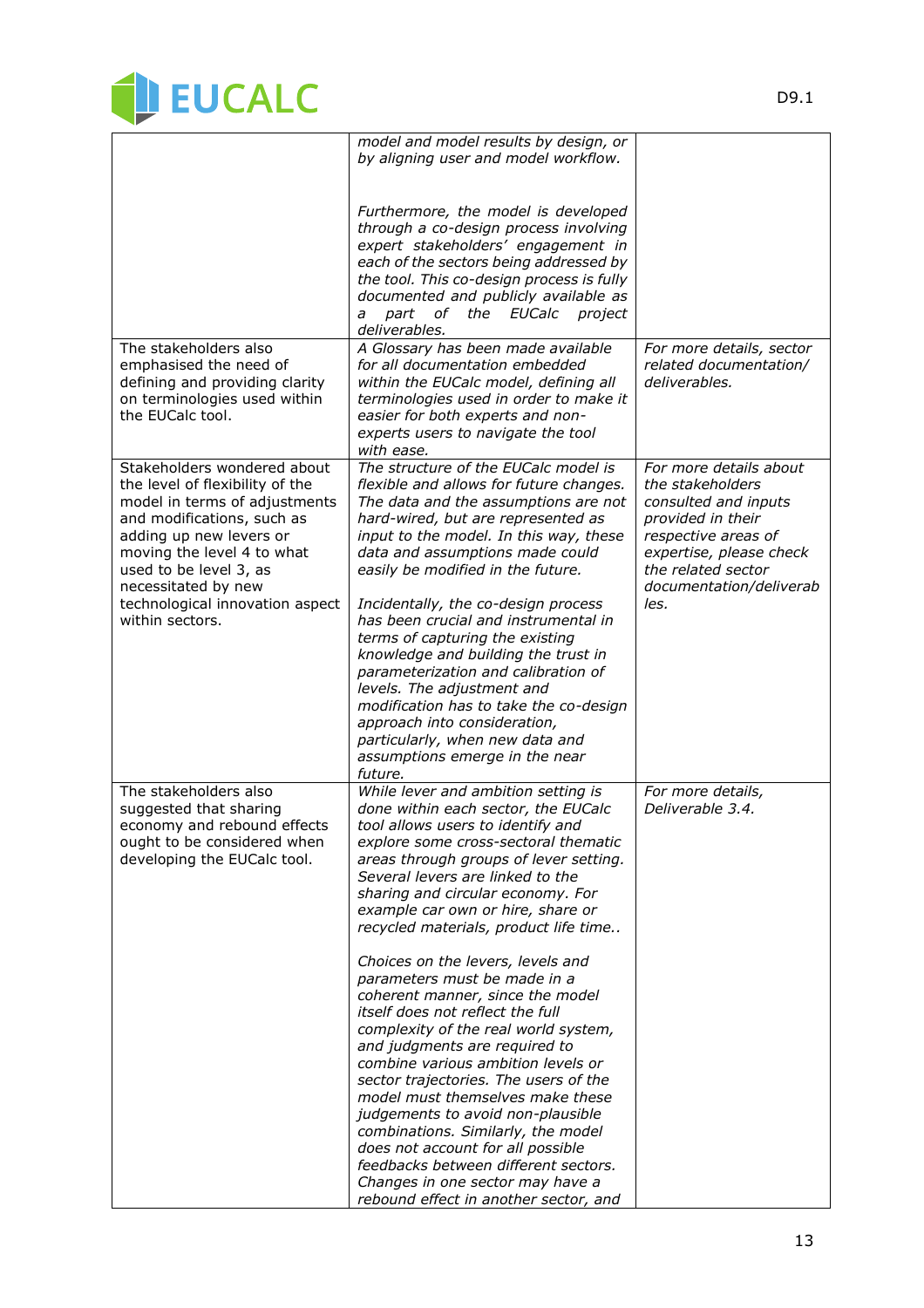

|                                                                                                                                                                                                                                                                                                                                                                                                                                                                                                                                                                                                       | not all of these may be reflected in<br>the model. The Transition Pathways<br>Explorer will include warnings on<br>some of the key problematic user<br>choices.                                                                                                                                                                                                                                                                                                                                                                                                                                                                                                                                                                                                                                                                                                                                                                                                                                                                                                                                              |                                                                                                                                                                           |
|-------------------------------------------------------------------------------------------------------------------------------------------------------------------------------------------------------------------------------------------------------------------------------------------------------------------------------------------------------------------------------------------------------------------------------------------------------------------------------------------------------------------------------------------------------------------------------------------------------|--------------------------------------------------------------------------------------------------------------------------------------------------------------------------------------------------------------------------------------------------------------------------------------------------------------------------------------------------------------------------------------------------------------------------------------------------------------------------------------------------------------------------------------------------------------------------------------------------------------------------------------------------------------------------------------------------------------------------------------------------------------------------------------------------------------------------------------------------------------------------------------------------------------------------------------------------------------------------------------------------------------------------------------------------------------------------------------------------------------|---------------------------------------------------------------------------------------------------------------------------------------------------------------------------|
| Stakeholders wondered if the<br>EUCalc tool can quantify<br>climate change actions for<br>organisations by following<br>calculations rules and<br>assumptions as in<br>environmental footprint<br>(Product Environmental<br>Footprint (PEF) and<br>Organisational Environmental<br>Footprint (OEF)).                                                                                                                                                                                                                                                                                                  | The EUCalc Transition Pathways<br>Explorer is not designed for<br>quantifying impact and/or<br>contribution associated with individual<br>organizations or businesses.<br>However, the tool can be used by<br>various businesses and organisations<br>to predict and determine most<br>"meaningful" actions that can be<br>taken through their long-term<br>strategies towards decarbonisation.                                                                                                                                                                                                                                                                                                                                                                                                                                                                                                                                                                                                                                                                                                              | For more details,<br><b>Transition Pathway</b><br>Explorer.                                                                                                               |
| In several instances,<br>stakeholders highlighted the<br>importance and usefulness of<br>decomposing, translating and<br>adding up different scenarios<br>under the umbrella of EUCalc.<br>Most of them suggested that<br>having a common platform<br>that allows users to create and<br>compare their preferred<br>decarbonisation pathways,<br>whilst incorporating greater<br>levels of transparency that the<br>EUCalc strives to achieve and<br>currently lacking in other<br>similar models, can<br>significantly aid the<br>decarbonisation dialogue<br>between various stakeholder<br>groups. | The EUCalc Transition Pathways<br>Explorer provides a fair and balanced<br>platform for conversation, owing to<br>its transparency ideals and real time<br>responses.<br>The Calculator does not aim to define<br>an optimal scenario, but rather to<br>simulate and reflect the full scope of<br>what is believed to be possibly<br>achievable by 2050. Underpinned by<br>a robust literature review - and the<br>expert stakeholders' co-design<br>process - the EUCalc team has<br>endeavoured to account for the full<br>range of scientifically credible and<br>balanced opinions when considering a<br>possible decarbonised future by 2050<br>and beyond. This has taken into<br>account outputs from other modelling<br>projects and scenarios that can be<br>replicated within the EUCalc model.<br>The EUCalc Transition Pathways<br>Explorer, therefore, not only allows<br>for desired pathways to be created<br>and replicated by the end user, but it<br>will also include a set of pre-defined<br>pathways such as scenarios from the<br>EU long-term strategy for climate<br>neutral Europe. | For more details, please<br>refer to the Transition<br>Pathway Explorer.                                                                                                  |
| Some stakeholders suggested<br>that it would be beneficial to<br>some end users if the EUCalc<br>could model loss and damage,<br>e.g. biodiversity loss, impacts<br>on ecosystems, minerals,<br>materials, (e.g. minerals and<br>materials for medicine and<br>building stock) in order to<br>better understand the long-<br>term impacts associated with<br>lifestyle choices for material,<br>diets, products, etc.                                                                                                                                                                                 | The European Calculator is a tool<br>intended to explore trade-offs and<br>synergies across sectors.; It does so<br>by being complex enough to capture<br>the main decarbonisation paradigms<br>of established models, whilst<br>remaining simple enough to allow<br>experts and non-expert users to<br>explore their various possibilities<br>instantaneously. Instantaneous<br>response features of the EUCalc limits<br>the extent of granularity in each<br>module. This necessitated the EUCalc<br>team to model only what is absolutely<br>essential so as to arrive at<br>scientifically robust results in support<br>of the decarbonisation debate. As<br>long as there are parameters that                                                                                                                                                                                                                                                                                                                                                                                                          | For more details, please<br>refer to the sector<br>related documentation/<br>(e.g. Lifestyles,<br><b>Buildings, Agriculture</b><br>and land use,<br>Manufacturing, etc.). |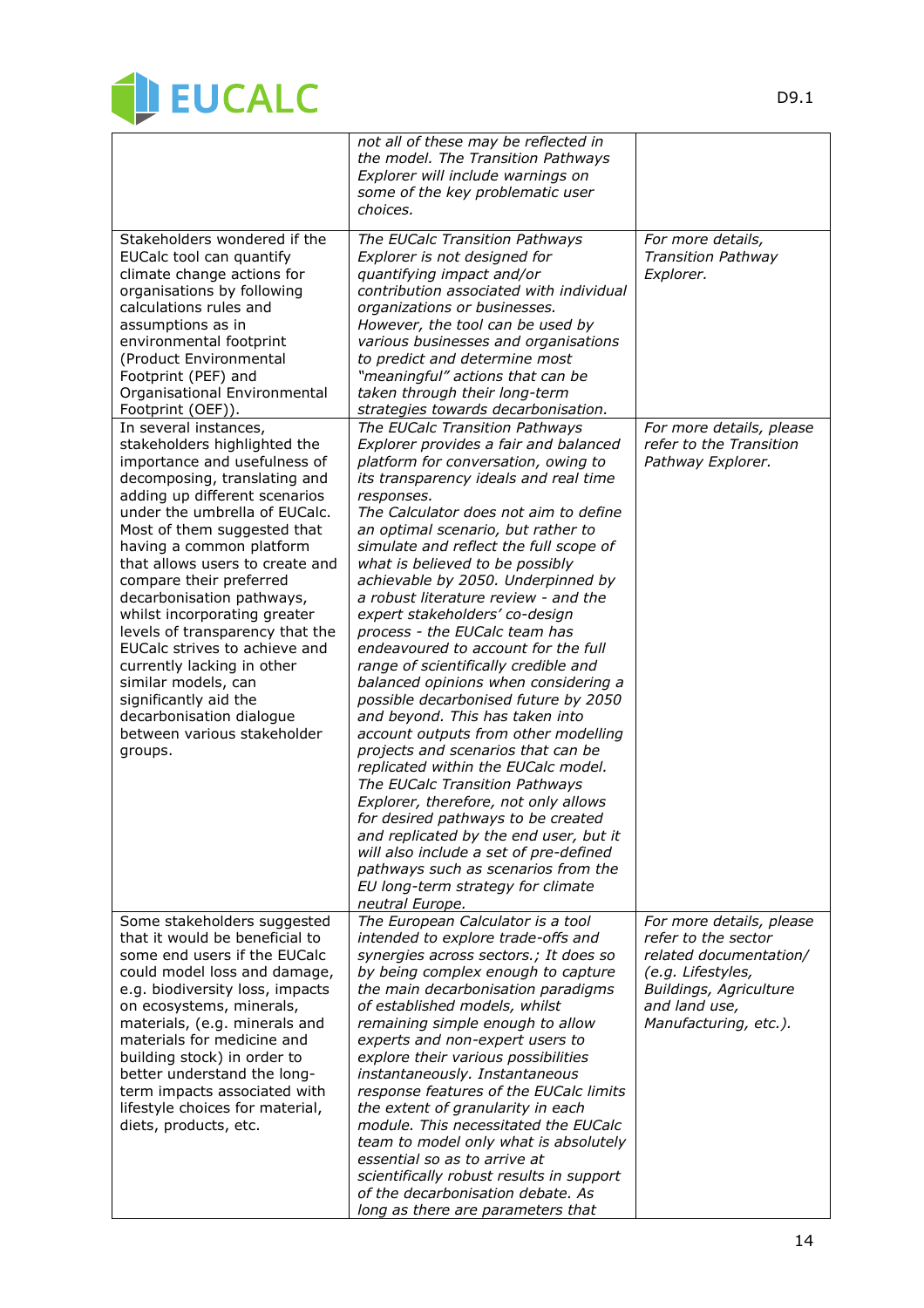

|                                                                                                                                                                                                                                                                                                                                                                                                                                                                                                                                                                                                        | make a significant impact on results,<br>they will be added, whilst remaining<br>mindful of retaining a good balance<br>between complexity, transparency<br>and simplicity of the tool. The tool<br>has taken into consideration impacts<br>associated with biodiversity, water,<br>material and mineral acquisition for<br>all sectors.                                                                                                                                                                                                                                                                                                                                                                 |                                                                              |
|--------------------------------------------------------------------------------------------------------------------------------------------------------------------------------------------------------------------------------------------------------------------------------------------------------------------------------------------------------------------------------------------------------------------------------------------------------------------------------------------------------------------------------------------------------------------------------------------------------|----------------------------------------------------------------------------------------------------------------------------------------------------------------------------------------------------------------------------------------------------------------------------------------------------------------------------------------------------------------------------------------------------------------------------------------------------------------------------------------------------------------------------------------------------------------------------------------------------------------------------------------------------------------------------------------------------------|------------------------------------------------------------------------------|
| The stakeholders highlighted<br>the importance of considering<br>different assumptions and<br>estimations involving<br>innovation for the model,<br>especially in terms of cost<br>reduction of certain<br>technologies and how this can<br>contribute to the increased<br>deployment and<br>decarbonisation targets.<br>Additionally, the meaning of<br>"cost-efficient" under various<br>economic circumstances was<br>questioned and the importance<br>of having costs to play with in<br>order to understand the<br>outcomes of different costs<br>assumptions was emphasised<br>as of importance. | The EUCalc provides a technology<br>matrix. This matrix consolidates<br>technology information such as:<br>specific energy consumption<br>(segmenting feedstocks)<br>specific process emissions<br>capex, non-fuel opex<br>Technology Readiness Level<br>$\overline{\phantom{a}}$<br>(TRL)<br>actualisation of the costs<br>using the discount factor<br>Related to it, the technology matrix<br>also consolidates:<br>the material composition of<br>products<br>the material switch ratios<br>(how much of one material is<br>required to substitute<br>another).<br>It is the EUCalc project ambition to<br>make this information more easily<br>accessible to all the energy modelling<br>platforms. | For more details, please<br>refer to the WP1<br>technology<br>documentation. |
| Stakeholders highlighted that<br>assumptions on energy cost,<br>discount rates and on primary<br>energy factors must be very<br>transparent, in particular, in<br>the light of the fact that many<br>existing models lack this<br>essential element. It was<br>suggested that perhaps these<br>could become levers/sub-<br>levers that users could play<br>with.                                                                                                                                                                                                                                       | The EUCalc model has been<br>developed with strict adherence of<br>the transparency Calculator<br>philosophy. In view of this, the<br>energy costs have been modelled as a<br>function of the energy demand and<br>will be clearly specified. It could also<br>become a lever. In addition, the<br>discount rate will also be a lever.<br>However, the conversion rates from<br>primary energy are clearly defined by<br>the supply sector and not user<br>defined.                                                                                                                                                                                                                                      | For more details,<br>Deliverable 5.4 and<br>energy supply<br>documentation.  |
| Some stakeholders questioned<br>the issue of embedded<br>energy/carbon implications of<br>different building sector<br>renovation/new<br>build/demolition ambitions<br>level: "What contribution can<br>the building sector plus others<br>make towards various<br>emission reduction pathways?"                                                                                                                                                                                                                                                                                                       | The EUCalc module on Buildings<br>addresses the impacts of building<br>stock for renovation, new build and<br>demolition, alongside their material<br>and resources requirements.<br>To address the GHG emissions related<br>to the construction and renovation of<br>buildings, EUCalc makes a connection<br>between the Buildings and<br>Manufacturing module. Within the<br>latter, an estimated amount of<br>materials is used to assess carbon<br>emissions and energy consumption<br>coming from using different<br>construction materials and performing<br>construction works.                                                                                                                   | For more details,<br>Deliverables 2.5 and 3.4.                               |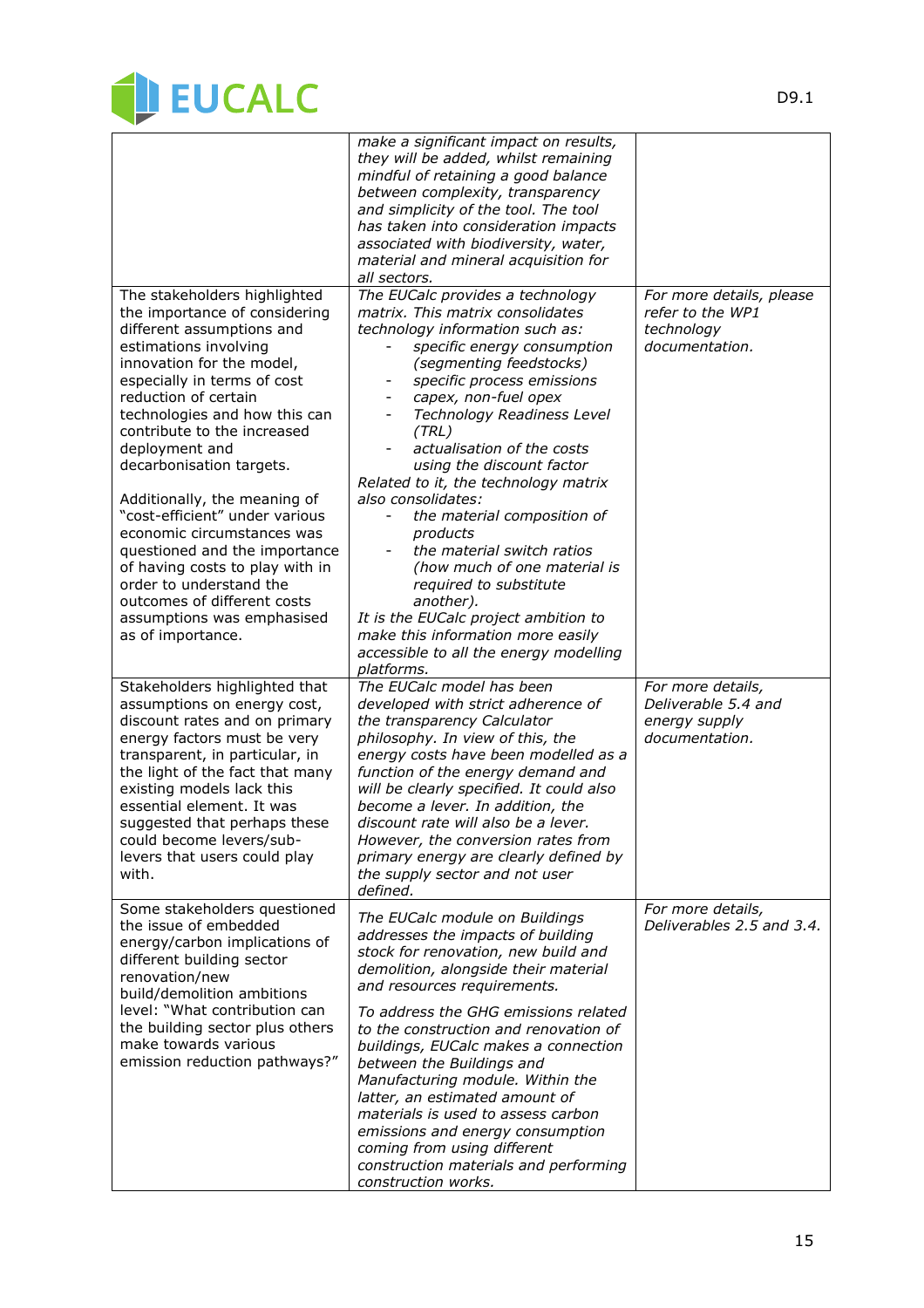

| The stakeholders wondered<br>how the EUCalc would deal<br>with direct and indirect<br>components since this is a<br>model for Europe and it differs<br>in this respect from the Global<br>Calculator, and hence the<br>importance of the trans-                                                                                   | The EUCalc module on Transboundary<br><b>Effects and Trade Flows aims</b><br>precisely at quantifying the<br>transboundary effects of a number of<br>user-defined decarbonisation<br>pathways. These have been defined<br>at sectoral levels and obtained from<br>combinations of levers from EUCalc                                                                                                                                                                                                                                                                                                                                                                                                                                                                                       | For more details,<br>Deliverables 7.3 and 7.4.                                                                     |
|-----------------------------------------------------------------------------------------------------------------------------------------------------------------------------------------------------------------------------------------------------------------------------------------------------------------------------------|--------------------------------------------------------------------------------------------------------------------------------------------------------------------------------------------------------------------------------------------------------------------------------------------------------------------------------------------------------------------------------------------------------------------------------------------------------------------------------------------------------------------------------------------------------------------------------------------------------------------------------------------------------------------------------------------------------------------------------------------------------------------------------------------|--------------------------------------------------------------------------------------------------------------------|
| boundary elements of the<br>EUCalc.                                                                                                                                                                                                                                                                                               | core modules.                                                                                                                                                                                                                                                                                                                                                                                                                                                                                                                                                                                                                                                                                                                                                                              |                                                                                                                    |
| The EUCalc needs to go deeper<br>than the Global Calculator to<br>reflect the regulatory<br>structures and language of the<br>European Union and to<br>facilitate dialogue between<br>regulators, member states,<br>NGOs, etc. especially in<br>sectors where there are no off<br>the shelf solutions available at<br>the moment. | The deeper level of granularity and<br>flexibility in the EUCalc has been<br>facilitated by the use of KNIME<br>platform for the modelling purposes.<br>The co-design process has helped the<br>project and the tool to capture<br>complexities of Europe and the<br>individual 28 member states +<br>Switzerland as well as the EU as a<br>discrete entity.                                                                                                                                                                                                                                                                                                                                                                                                                               | For more details, please<br>refer to the Transition<br>Pathways Explorer and<br>sector related<br>documentation.   |
|                                                                                                                                                                                                                                                                                                                                   | Even though the consultations could<br>not be organized in each member<br>state, the EUCalc team tried to<br>ensure the gathering of views and<br>perspectives from each member state<br>(e.g. literature review, Sustainable<br>Energy Week in Brussels, country of<br>operation in stakeholder consultation<br>process, etc.).                                                                                                                                                                                                                                                                                                                                                                                                                                                           |                                                                                                                    |
| The stakeholders also wanted<br>to see more on the application<br>of LULUCF and carbon<br>sequestration with respect to<br>forests, grazing land among<br>others being covered by the<br>EUCalc.                                                                                                                                  | LULUCF is a key pillar to achieving<br>net-zero emission pathways within EU<br>and at the member state level. To<br>this end, the EUCalc module has<br>incorporated a LULUCF module that<br>includes two levers. One focusing on<br>land management and the other one<br>focusing on forestry. The forestry<br>lever has been developed under a<br>climate-smart approach, with inter-<br>linkage to the crop farming and<br>livestock production systems levers in<br>the agriculture module.                                                                                                                                                                                                                                                                                             | For more details,<br>Deliverables 4.1, 8.4 and<br>the documentation for<br>Agriculture and the land<br>use module. |
| The stakeholders wondered<br>about the translation of the<br>'sustainability criteria' across<br>biofuels and biomass for<br>electricity and heat purposes<br>and whether it was possible to<br>see this translated into all<br>other agriculture and forestry<br>activities.                                                     | The EUCalc model has taken into<br>account production of heat and<br>electricity from biofuels/biomass<br>within the EU and individual member<br>states in its agriculture and land-use<br>module. Depending on the lever<br>setting, either energy crops or<br>imports are used as a buffer when the<br>biomass supply from the EU cannot<br>meet the required bioenergy demand<br>(gas, solid or liquid). However, the<br>lever setting does enable end users to<br>explore extreme scenarios for which<br>dedicated energy crops or imports are<br>not plausible. In such a case, a<br>warning signal activates to inform the<br>user that they are approaching or<br>have breached resources limits, and<br>have therefore chosen an inconsistent<br>pathway that ought to be avoided. | For more details,<br>Deliverables 4.1, 4.2 and<br>documentation for<br>Agriculture and land use<br>module.         |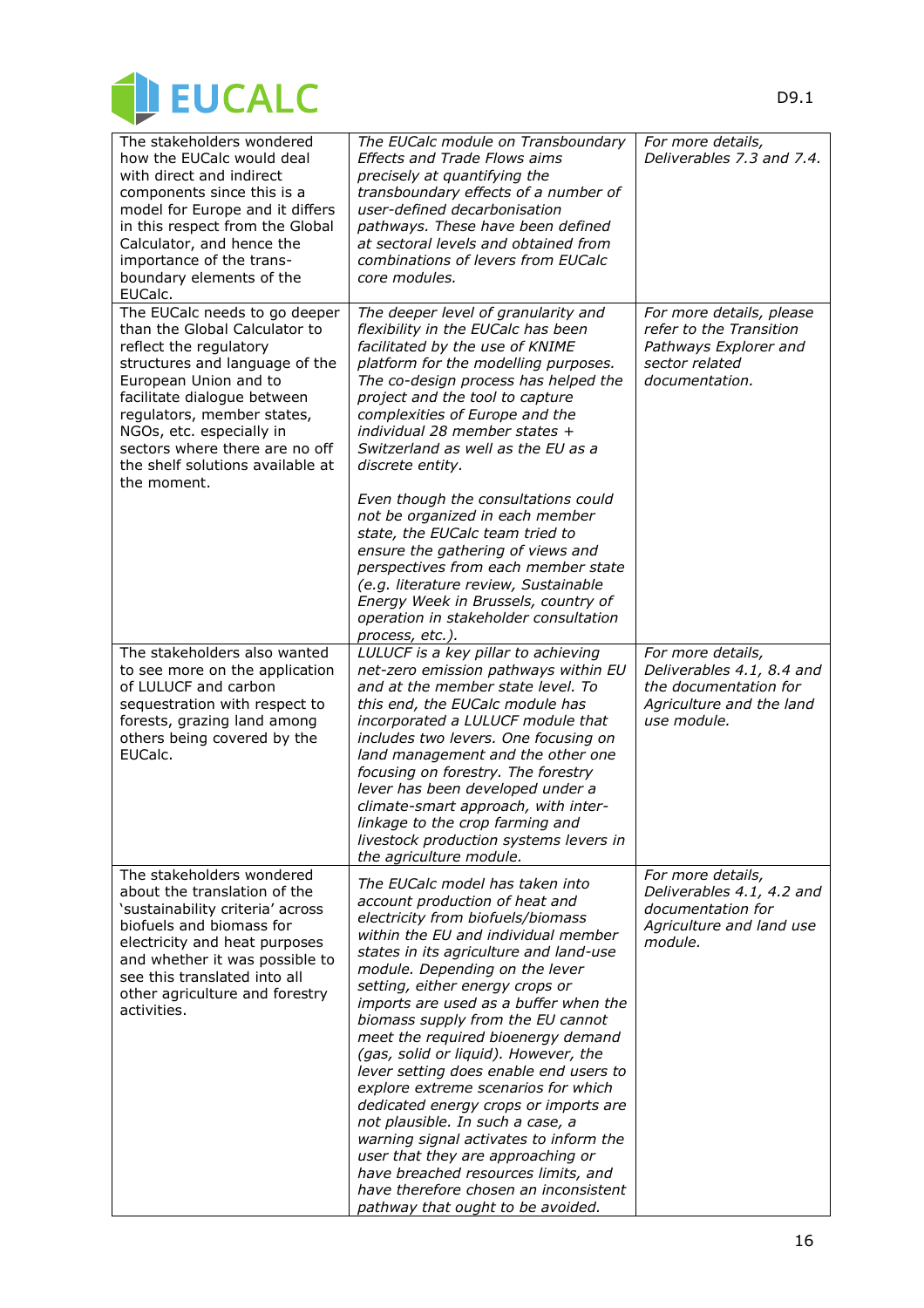

| The stakeholders questioned if<br>the most subsidised sectors<br>have a corresponding public<br>duty to engage.                                                                                                                                                                                                                                                                                                                                                                                                                                                                                                                                                                           | The EUCalc does not distinguish<br>subsidies in its cost structure.<br>However, the end users are provided<br>the ability to explore the potential of<br>various sectors, including those most<br>subsidised ones, to act on reducing<br>emissions.                                                                                                                                                                                                                                                                                                                                                                                                                                                                                                                   | For more details, please<br>refer to the Transition<br>Pathways Explorer.                                                  |
|-------------------------------------------------------------------------------------------------------------------------------------------------------------------------------------------------------------------------------------------------------------------------------------------------------------------------------------------------------------------------------------------------------------------------------------------------------------------------------------------------------------------------------------------------------------------------------------------------------------------------------------------------------------------------------------------|-----------------------------------------------------------------------------------------------------------------------------------------------------------------------------------------------------------------------------------------------------------------------------------------------------------------------------------------------------------------------------------------------------------------------------------------------------------------------------------------------------------------------------------------------------------------------------------------------------------------------------------------------------------------------------------------------------------------------------------------------------------------------|----------------------------------------------------------------------------------------------------------------------------|
| Stakeholders sought clarity<br>regarding the practical<br>application of the model in<br>terms of innovative products<br>and policies that are currently<br>emerging (e.g. practical<br>applications of CCS which is<br>not necessarily something that<br>some stakeholder groups<br>support). The assumption<br>being that by capturing the<br>state of knowledge regarding<br>emerging practical application<br>of innovative products and<br>policies, the EUCalc tool could<br>ultimately help in<br>understanding their various<br>associated impacts.                                                                                                                               | The EUCalc model has endeavoured<br>to capture current product innovation<br>that is emerging within the EU. A<br>good example is the incorporation<br>and implementation of a carbon<br>capture utilization and sequestration<br>(CCUS) module. The CCUS module<br>receives the captured carbon<br>(expressed as Mt CO2-eq.) from the<br>Industry and Power sectors modules.<br>It then quantifies the flow of carbon<br>sent to sequestration or utilization<br>according to the lever definition and<br>setting. The module accounts for the<br>CCS potential of each country and the<br>corresponding utilization and<br>sequestration energy penalty and<br>cost, as well as possibilities<br>associated to carbon capture and<br>utilization (CCU) fuel output. | For more details, please<br>refer to the CCUS<br>documentation and<br>Deliverable 3.3.                                     |
| The stakeholders suggested to<br>the consortium to trying to<br>gain an understand how much<br>potential time the end users<br>were prepared to invest in<br>terms of learning how to use<br>the various tools before<br>targeting the tool to them for<br>their application.<br>A simplified version of the tool<br>could be targeted at MEP who<br>have limited time, whilst a<br>complex version to<br>parliamentary advisors since<br>they will have more time to<br>interrogate the tool. Some<br>referenced the Belgium<br>Calculator, which they believed<br>to be user friendly.<br>The importance of calculations<br>happening immediately (in real<br>time) was viewed to be of | The EUCalc model will have interfaces<br>of different complexity levels. The<br>Transition Pathways Explorer as a tool<br>of intermediate complexity and the<br>"My Europe 2050" e-learning<br>Tool, which will offer a simplified<br>platform for education and engaging<br>non-expert citizens in conversation.<br>The EUCalc team has interacted with<br>members of the European Parliament<br>(seen as the potential users of the<br>tool) to understand better how the<br><b>EUCalc Transition Pathways Explorer</b><br>can assist them in their decision<br>making e.g. what is the likely impact<br>at member state level with regard to<br>testing long-term targets plus their<br>impact on effort in member states.                                         | For more details please<br>refer to the Transition<br>Pathways Explorer and<br>Deliverable 9.5 and 9.6.                    |
| value.<br>Some stakeholders suggested<br>that it is questionable whether<br>it would be good or not in<br>terms of climate impact if<br>everyone went organic.                                                                                                                                                                                                                                                                                                                                                                                                                                                                                                                            | The EUCalc provides the ability to<br>explore a wide range of agriculture<br>scenarios, ranging from intensification<br>to 100% agroecology within the<br>Agriculture and Land use module as<br>part of "Climate-Smart" crop and<br>livestock production systems within<br>the EU.                                                                                                                                                                                                                                                                                                                                                                                                                                                                                    | For more details, please<br>refer to Deliverables 4.1,<br>4.2 and documentation<br>for Agriculture and land<br>use module. |
| Stakeholders mentioned that<br>the European Calculator will be<br>useful in bringing                                                                                                                                                                                                                                                                                                                                                                                                                                                                                                                                                                                                      | For every lever end-users can test<br>resulting emissions and other<br>implications across their respective                                                                                                                                                                                                                                                                                                                                                                                                                                                                                                                                                                                                                                                           | For more details, please<br>refer to the sector<br>related                                                                 |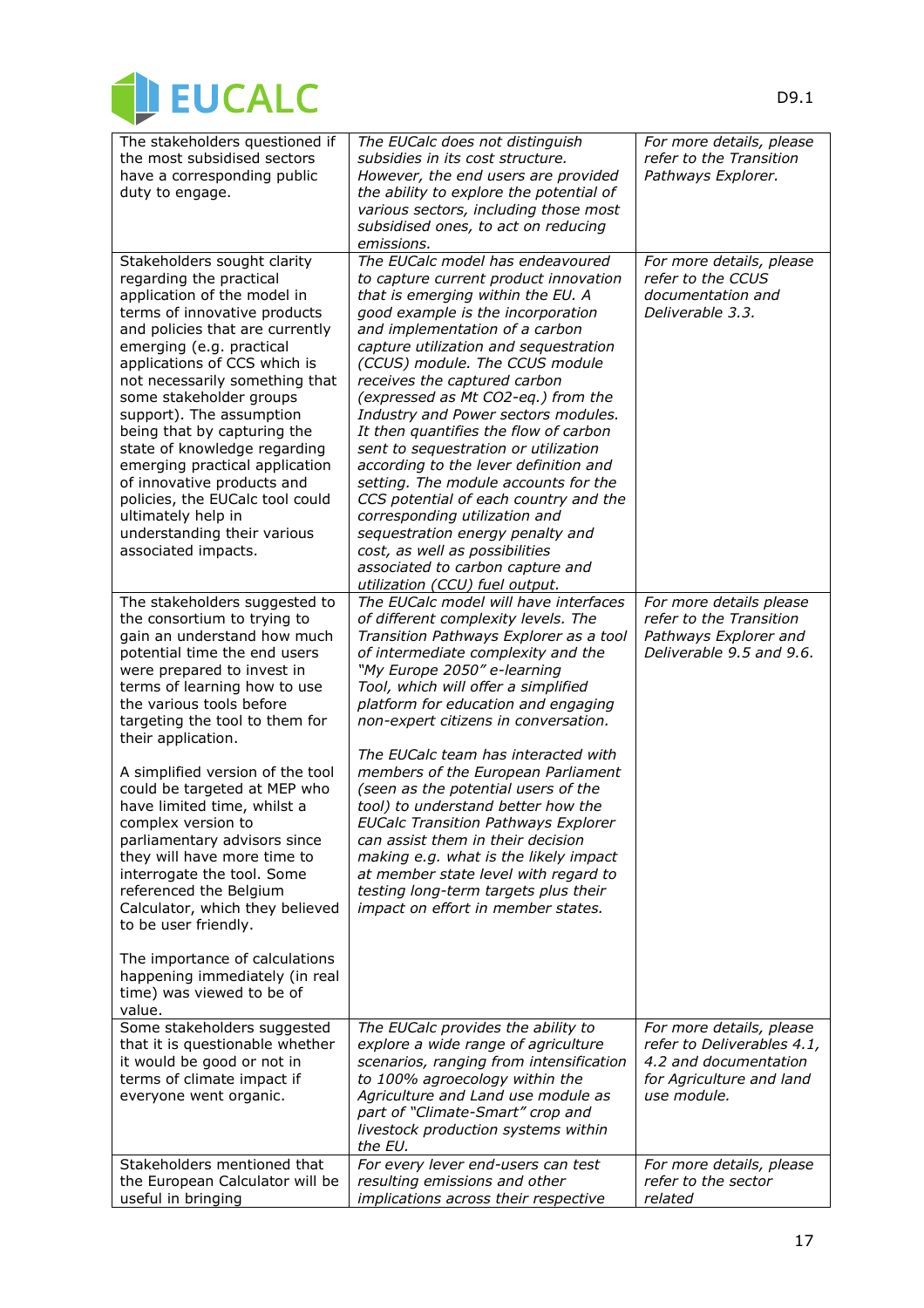

| understanding on the impact<br>of fuel switching in terms of<br>emissions and suggested to<br>incorporate the ability for the<br>end users to carry out a<br>sensitivity analysis.                                                                                                                 | ambition levels range. Further,<br>implication comparisons can be made<br>at a country level for a given lever<br>and level setting.<br>Fuel switch is a commonly used lever<br>across sectors such as transport,<br>buildings, industry, electricity,<br>production, etc. The following<br>switches are modelled in one or more<br>sectors: to gas, to biofuels, to e-fuels,<br>to electricity, to hydrogen).<br>It is important to note that there is<br>often also a technology lever, and<br>that changing technology also<br>modifies the fuel mix.<br>Also, at present the e-fuel switch is<br>performed by the CCUS module<br>outside the sectoral modules. | documentation/deliverab<br>les (e.g. Transport,<br>Buildings, Supply,<br>Manufacturing, etc.) and<br>the CCUS documentation<br>for the efuels. |
|----------------------------------------------------------------------------------------------------------------------------------------------------------------------------------------------------------------------------------------------------------------------------------------------------|--------------------------------------------------------------------------------------------------------------------------------------------------------------------------------------------------------------------------------------------------------------------------------------------------------------------------------------------------------------------------------------------------------------------------------------------------------------------------------------------------------------------------------------------------------------------------------------------------------------------------------------------------------------------|------------------------------------------------------------------------------------------------------------------------------------------------|
| After the Paris COP21, there is<br>a need to constantly test<br>policies, monitor where the<br>gaps are and show which<br>areas can make a significant<br>impact by understanding<br>interactions between different<br>sectors and their respective<br>roles in transition.                        | The EUCalc tool is precisely designed<br>and built to allow an understanding of<br>the interactions and<br>roles/contributions that different<br>sectors can make in low carbon<br>transition.<br>The policy related deliverables<br>assesses and provides the link<br>between the policies and levers.<br>Moreover, the EUCalc Transition<br>Pathways Explorer will include a<br>number of predefined pathways<br>including EU long-term strategy for<br>climate neutral Europe.                                                                                                                                                                                  | For more details, please<br>refer to Deliverable 6.2                                                                                           |
| Stakeholders stressed that in<br>regard to bioenergy, one gets<br>different answers depending<br>on which experts are consulted<br>(e.g. climate change,<br>environmental, forestry<br>scientists) and wondered how<br>the EUCalc model will mediate<br>between the different resource<br>demands. | In terms of biomass, this was<br>discussed again as part of the agenda<br>of the co-design workshop on the<br>Agriculture and Land Use module. As<br>a result, different perspectives that<br>came up during this workshop from<br>the expert stakeholders were taken<br>into consideration in defining a range<br>of ambition levels to a lever setting<br>that enables and allows for different<br>uses and application of biomass.                                                                                                                                                                                                                              | For more details, please<br>refer to Deliverables 4.1,<br>4.2and the sector<br>related documentation.                                          |
| Some stakeholders suggested<br>that the Calculator should<br>address gender aspects.                                                                                                                                                                                                               | The EUCalc module on socio-<br>economic impacts will assess Gender<br>intersections by reviewing relevant<br>lever explanations across different<br>EUCalc modules as well as by<br>providing insights about gender<br>implications of a number of selected<br>EUCalc pathways. These insights will<br>be described in the respective (sub-<br>module) content documents.                                                                                                                                                                                                                                                                                          | For more details, please<br>refer to sector related<br>content documentation<br>and Deliverable 6.3.                                           |
| Stakeholders also wanted to<br>know if the EUCalc model<br>could address the type of<br>pathways the power sector<br>ought to take for a 2° cost<br>efficient trajectory.                                                                                                                          | In the EUCalc model, users can set<br>the composition of the electricity<br>generation capacities, which is then<br>matched against demand. Necessary<br>flexibility solutions are also added to<br>account for intermittency. The impact                                                                                                                                                                                                                                                                                                                                                                                                                          | For more details, please<br>refer to Deliverables 5.1<br>and 8.5.                                                                              |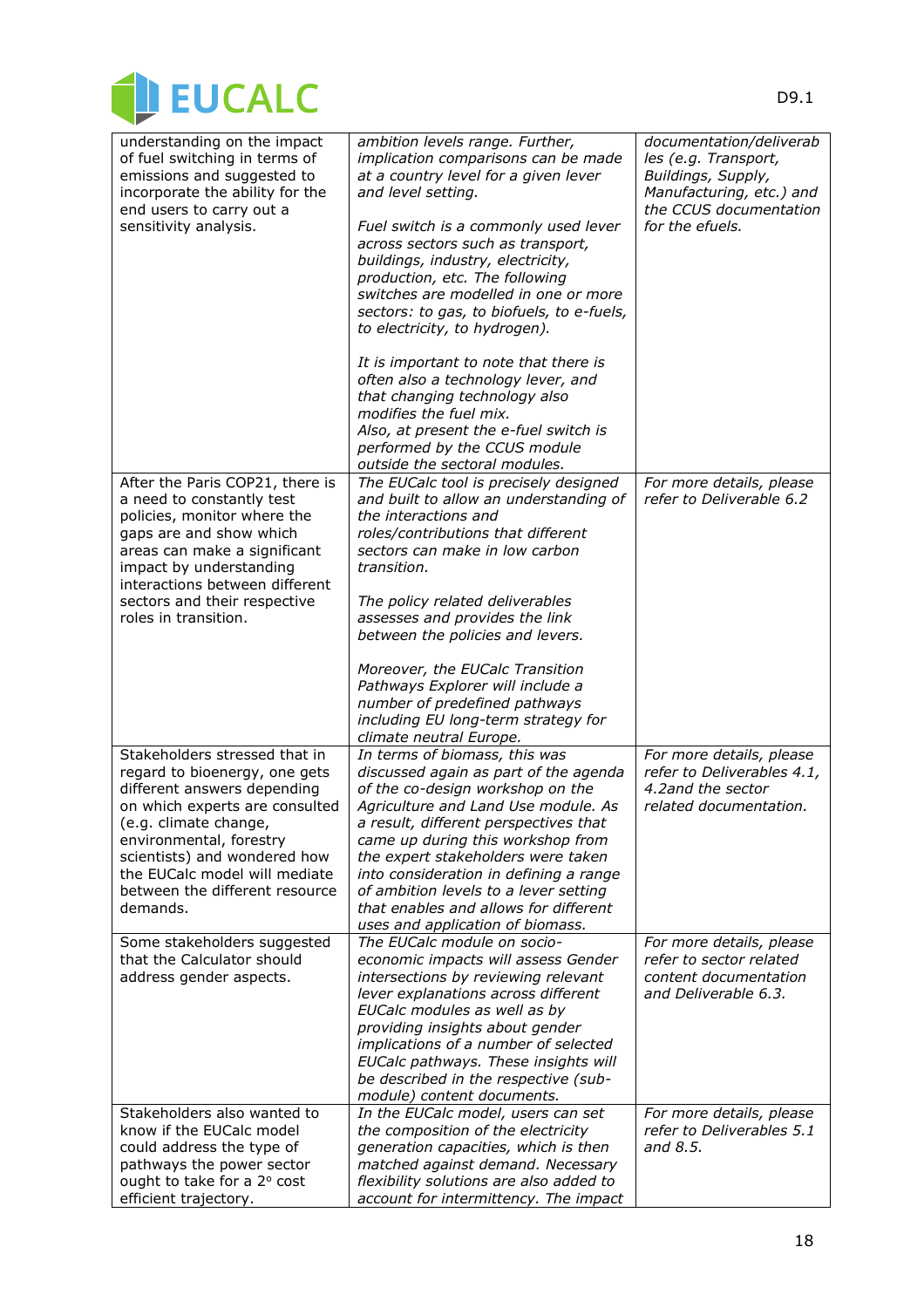

|                               | of emissions is shown against the     |                            |
|-------------------------------|---------------------------------------|----------------------------|
|                               | carbon budget.                        |                            |
| Stakeholders suggested to     | The consortium agreed that when       | For more details,          |
| include in the Transition     | the ambition for a lever of one       | <b>Transition Pathways</b> |
| Pathways Explorer a           | country is changed, the ambition of   | Explorer                   |
| functionality for showing     | all the other countries should not be |                            |
| burden sharing between        | changed automatically to make up for  |                            |
| countries (if possible) and   | the lacking emission reduction. The   |                            |
| benefits of further EU energy | argument was to not predefine the     |                            |
| integration.                  | "algorithm" of burden sharing since   |                            |
|                               | making these rules is a matter of     |                            |
|                               | political negotiation.                |                            |

### **5.1 Costs Explained**

Further to the comments of the stakeholders (Table 1, page 15), Deliverable 1.5 and Deliverable 5.1 provide detailed explanation on costs calculation and learning rates related to technologies included in the EUCalc model across Transport, Buildings and appliances, Manufacturing and production, Power generation and storage, Agriculture and Carbon Capture Storage and Use (CCUS). Deliverable 5.1 also includes the primary fossil energy emission factors alongside those of Biomass and Biogas in response to the request by the stakeholders. The consortium decided to use predefined technology costs assumptions as documented in Deliverable 1.5 and 5.1 and not to use a lever approach in relation to cost. Nevertheless, end users can explore various technology deployment options and their respective cost implications iteratively using the Transition Pathway Explorer (TPE). Given that the EUCalc is not an optimisation model, the costs are not the result of an optimisation process. Currently, the TPE displays the costs for Transport, Building, Electricity and CCUS sectors. The costs for the remaining sectors are under discussion and refinement and thus are not displayed in the current EUCalc version of the TPE.

# **6 References**

Baudry, G., Mwabonje, O., Woods, J., Rankovic, A. and Patrick, G., 2018b. Expert consultation workshop on land, land use and carbon stock dynamics (LULUCF), biomass provision (food, energy, materials) & minerals, Imperial College London (No. D4.2).

Baudry, G., Mwabonje, O., Woods, J., (2019) "WP4 – Agriculture & land-use module documentation", Imperial College London.

Baudry, G., Raffray, M., Bouchet, A., Price, J., Forstenhaeusler, N., Mwabonje, O. and Jeremy Woods, J., (2019) "Integration of the resource's modules "Land allocation, biodiversity impact & forestry", "Water scarcity" and "minerals" modules", Imperial College London.

Capros, P. et al., EU reference scenario 2016: energy, transport and GHG emissions trends to 2050, Eur. Community (2016) 27,https://doi.org/10.2833/9127.

COP 21 Conference of the Parties Twenty-first session (COP 21), (2015) "Adoption of the Paris Agreement", United Nation Framework Convention on Climate change, (FCCC/CP/2015/L.9/Rev.1) Paris.

Climate KIC, (2018) "Bridging the Gap between Modelling and New Policy Expectations", Briefing paper.

Capros, P., (2016) "EU reference scenario 2016: energy, transport and GHG emissions trends to 2050", Publication office of the European Union. https://doi.org/10.2833/9127

Capros, P., Kannavou, M., Evangelopoulou, S., Petropoulos, A., Siskos, P., Tasios, N Zazias, G., DeVit, A., (2018) "Outlook of the EU energy system up to 2050: The case of scenarios prepared for European Commission's "clean energy for all Europeans" package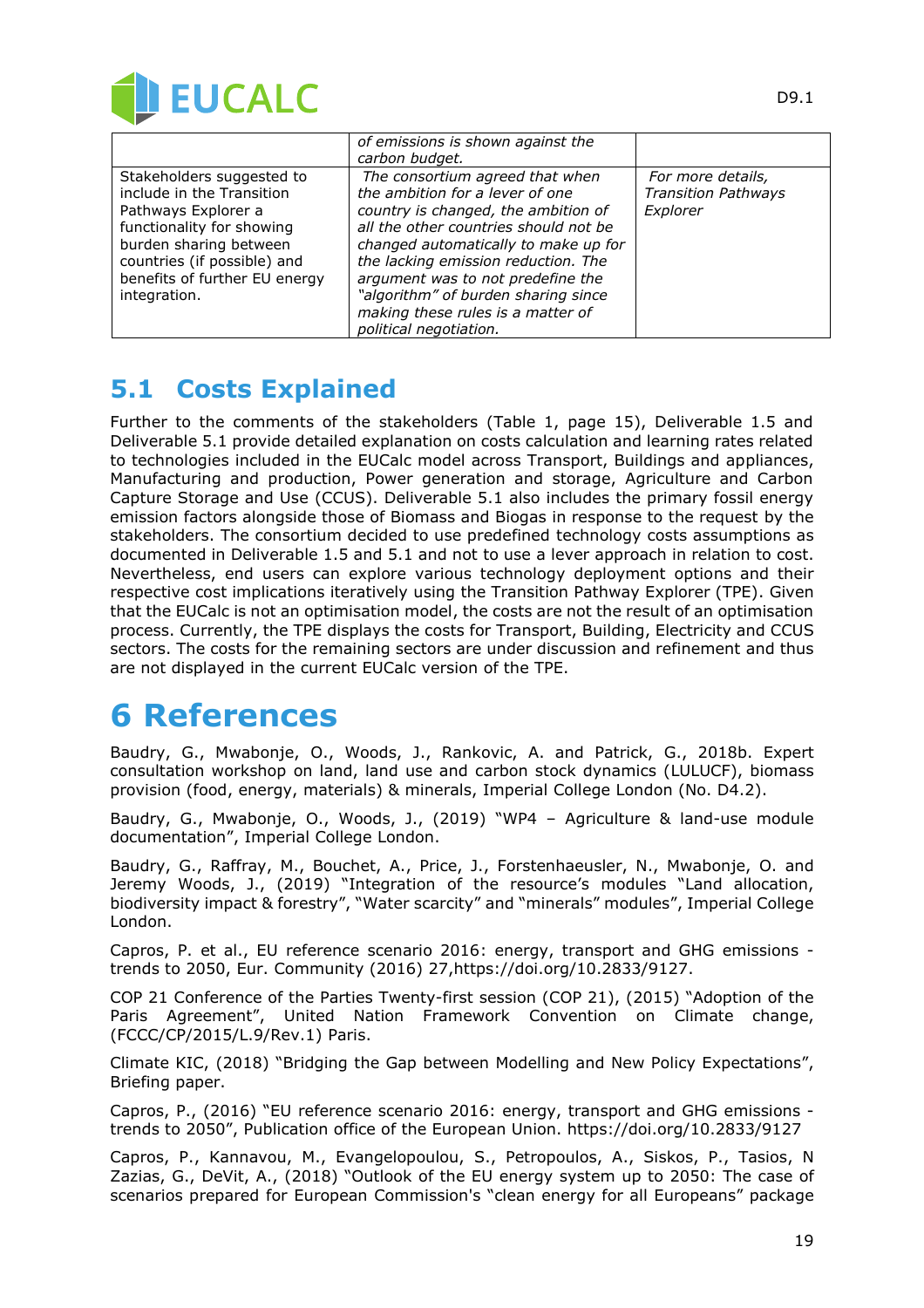

using the PRIMES model", Energy Strategy Reviews, Volume 22, November 2018, Pages 255-263.

Tomei, J., Johnson, C., Harries, J., Kirsch, F., Morrow, I., & Dodwell, C. (2015) "An [early](https://iris.ucl.ac.uk/iris/publication/1079607/1) evaluation of the 2050 Calculator [international](https://iris.ucl.ac.uk/iris/publication/1079607/1) outreach programme", *Journal of Taiwan Energy*, 2 (4) pp. 1-21."Directive 2009/28/EC of the European Parliament and of the Council of 23 April 2009 on the Promotion of the Use of Energy from Renewable Sources and Amending and Subsequently Repealing Directives 2001/77/EC and 2003/30/EC" European Commission, Brussels, Belgium, 5 June 2009, http://ec.europa.eu/energy

European Council, (2014) Conclusions Adopted by the European Council EUCO at Meeting147/14, 2014, pp. 1–6

European Commission, (2016) "Clean Energy for All Europeans", Communication from the Commission to the European Parliament, the Council, the European Economic and Social Committee, Committee of the Regions and the European Investment Bank.

European Commission, (2016) "Binding Annual Greenhouse Gas Emission Reductions by Member States from 2021 to 2030 for a Resilient Energy Union and to Meet Commitments Under the Paris Agreement and Amending Re vol. 231". Proposal for a Regulation of the European Parliament and of the Council.

European Commission, (2018) "A Clean Planet for all A European long-term strategic vision for a prosperous, modern, competitive and climate neutral economy", In-depth Analysis in Support of the Commission Communication Com(2018) 773.

IPCC (2000), Land Use, Land-Use Change and Forestry: A Special Report of the Intergovernmental Panel on Climate Change. Summary for Policy Makers. WMO and UNEP. 30p.

Moreau, V., Rankovic A. and Costa, L., (2017) "Exploring lifestyle changes in Europe to the horizon 2050", EPFL, (No. D1.6).

Rogulj, I., Taylor, E. and Pestiaux, J., (2018) "Expert consultation on transport", Climact, (No. D2.3).

Kockat, J. and Dorizas, P. V., (2018) "Expert Consultation Workshop on Scenarios for Decarbonizing European Buildings" BPIE, (No. D2.7).

Tron, S., Warmuth, H., Ana Rankovic, A. and Patrick, G., (2018) "Expert consultation on manufacturing, material use and raw materials", ÖGUT, (No. D3.4).

Warmuth, H., Pfefferer, B., and Auer, M., (2019) "Technological transition and innovation pathways", ÖGUT, (No. D1.5).

Warren, R., Price, J., Baudry, G., Mwabonje, O., Rankovic, A., Patrick, G. K., and Bouchet, A., (2018) "Expert consultation workshop on the biodiversity and water impacts of biomass provision for food, feed, energy and materials in the EUCalc", University of East Anglia and Imperial College London, (No. D4.3).

Gyalai-Korpos, M. and Rogulj, I., (2018) "Expert consultation workshop on electricity and fossil fuels", Pannon, (No. D5.4).

Gyalai-Korpos, M., Hegyfalvi, C., Detzky, G., Zsiborács, H., and Tildy, P., (2019) "WP5 – Energy supply module documentation" Pannon, (No. D5.1).

Pashaei Kamali, F. P., Boris, T., Rankovic, A., Vielle, M., Posada, J. and Osseweijer, P. (2018) "Identification of social and socio-economic issues and relevant indicators by stakeholders' survey and experts' co-design workshop", TUDelft, (No. D6.3).

Francesco Clora, F. and Yu, W., (expected date of publication 2019) "Expert consultation workshop on trans-boundary effects", University of Copenhagen, (No D7.3).

Li, X., Wallerand, A. S. and Gironès, V. C., (expected date of publication 2019) "Carbon Capture Use and Storage module", Ecole Polytechnique Federale de Lausanne.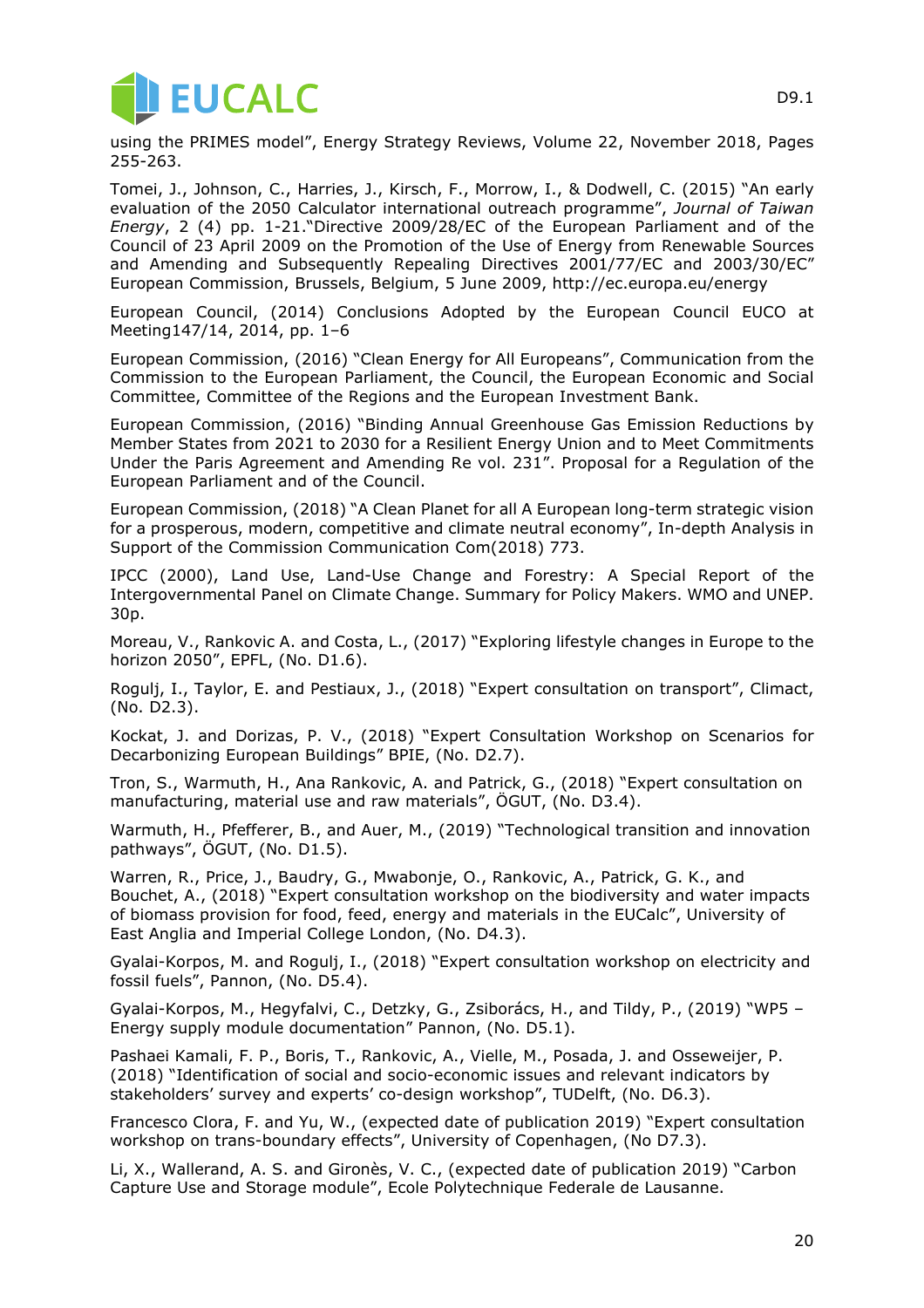

Hezel, B. and Ziegenhardt, R. (expected date of publication 2019) "EUCalc model / Pathways Explorer - release 2", Climate Media Factory.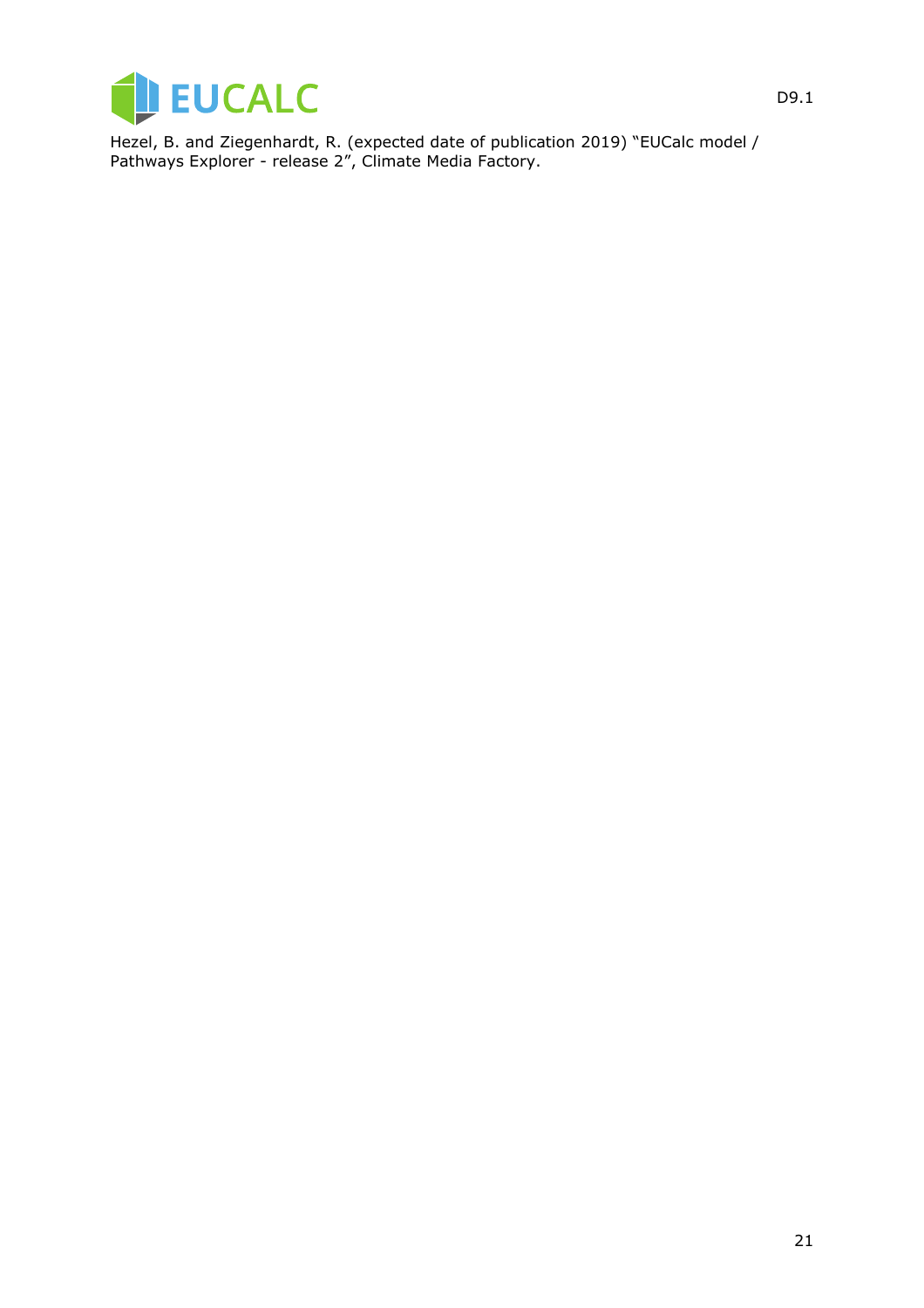# EUCALC **7 Annexes**

## **7.1 Participants list**

#### **Participants – Stakeholders:**

| <b>First Name</b> | <b>Last Name</b> | Organisation                                                              | Sector/type                    |
|-------------------|------------------|---------------------------------------------------------------------------|--------------------------------|
|                   |                  |                                                                           |                                |
| Alessandro        | Celestino        | The Regulatory Assistance Project (RAP)®                                  | <b>CSO</b>                     |
| Alex              | Mason            | (WWF<br>World Widelife Fund for<br>Nature<br>Europe)                      | <b>CSO</b>                     |
| An                | De Schryver      | European Commission, DG Environment                                       | Public                         |
| Christos          | Kolothakis       | The Regulatory Assistance Project (RAP)®                                  | <b>CSO</b>                     |
| Dimitrios         | Sofianopoulos    | European Commission, DG Energy                                            | Public                         |
| <b>Dries</b>      | Acke*            | European Climate Foundation (ECF)                                         | <b>CSO</b>                     |
| Edit              | Konya            | European Commission, DG Agriculture                                       | Public                         |
| Ivan              | Sitár            | <b>IKEA</b>                                                               | Private                        |
| Jan Ole           | Kiso*            | European Commission, DG Energy                                            | Public                         |
| Leia              | Achampong        | (WWF<br>World<br>Widelife Fund for<br>Nature<br>Europe)                   | <b>CSO</b>                     |
| Olivia            | Gippner          | European Commission, DG Climate                                           | Public                         |
| Stephen           | Zimmermann       | World Bank                                                                | <b>IFIs</b>                    |
| <b>Thomas</b>     | Nowak            | European Heat Pump Association                                            | <b>Business</b><br>Association |
| Laura             | Aylett*          | UK Government, Department for business,<br>energy and industrial strategy | Public                         |
| Graham            | <b>Buss</b>      | <b>Shell Global Solutions</b>                                             | Private                        |

\*EUCalc project Advisory Board members

#### **Participants – European Calculator:**

| <b>First Name</b> | <b>Last Name</b> | Organisation                |
|-------------------|------------------|-----------------------------|
| Michel            | Cornet           | Climact                     |
| Vincent           | Matton           | Climact                     |
| Julien            | Pestiaux         | Climact                     |
| Onesmus           | Mwabonje         | Imperial College London     |
| Jeremy            | Woods            | Imperial College London     |
| Lorenzo           | di Lucia         | Imperial College London     |
| Vincent           | Moreau           | <b>EPFL</b>                 |
| Hannes            | Warmuth          | ÖGUT                        |
| Miklós            | Gyalai-Korpos    | PANNON Pro Innovations Ltd. |
| Judit             | Kockat           | <b>BPIE</b>                 |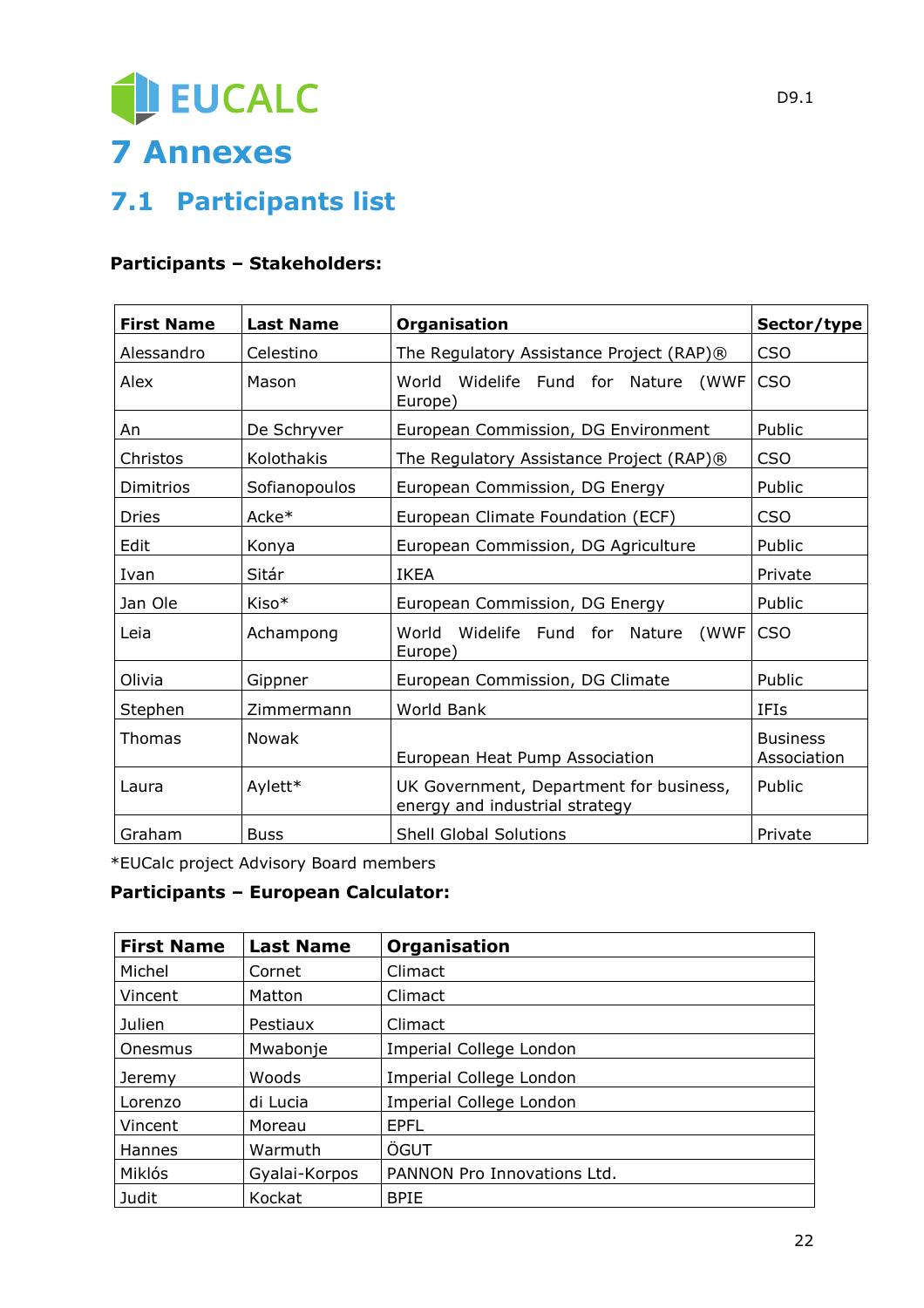

| Dan        | Staniaszek     | <b>BPIE</b>                                         |
|------------|----------------|-----------------------------------------------------|
| Garret     | Kelly          | SEE Change Net                                      |
| Ana        | Rankovic       | SEE Change Net                                      |
| Ivana      | Rogulj         | SEE Change Net                                      |
| Ines       | <b>Bulajić</b> | SEE Change Net                                      |
| Bernd      | Hezel          | Climate Media Factory                               |
| Jurgen     | Kropp          | Potsdam Institute for Climate Impact Research (PIK) |
| Luis       | Costa          | Potsdam Institute for Climate Impact Research (PIK) |
| Sandra     | Kirchner       | Climate Media Factory                               |
| Ephraim    | Broschkowski   | Climate Media Factory                               |
| Hannes     | Warmuth        | ÖGUT                                                |
| Patricia   | Osseweijer     | TU Delft                                            |
| Marc       | Vielle         | <b>EPFL</b>                                         |
| Wusheng    | Yu             | University of Copenhagen (UCPH)                     |
| Miklós     | Gyalai-Korpos  | <b>PANNON</b>                                       |
| László     | Zentkó         | <b>PANNON</b>                                       |
| Katja      | <b>Firus</b>   | T6 Ecosystems                                       |
| Alessandra | Prampolini     | T6 Ecosystems                                       |

#### **Facilitator:**

| <b>First Name</b> | <b>Last Name</b> | Organisation                                                                    |
|-------------------|------------------|---------------------------------------------------------------------------------|
| Adrian            | Taylor           | ForeSight and Strategy for Security and<br>Sustainability in Governance (4Sing) |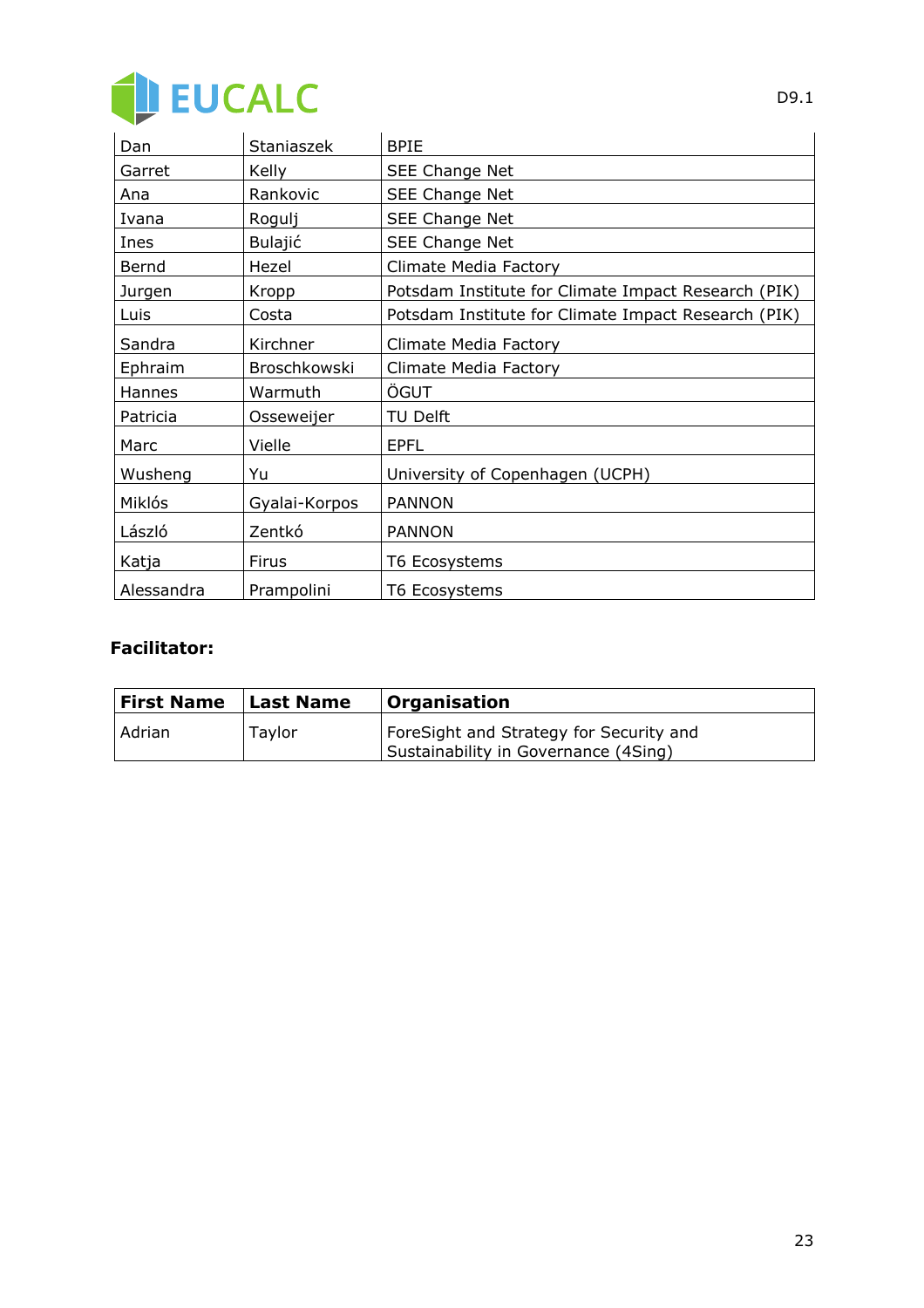# EUCALC

## **Workshop agenda**

### **7.1.1 Potsdam workshop**

| Wednesday 14th December 2016                                                   |                                                                                                                                                                                                                          |  |
|--------------------------------------------------------------------------------|--------------------------------------------------------------------------------------------------------------------------------------------------------------------------------------------------------------------------|--|
| Potsdam Institute for Climate Impact Research, Albert Einstein Research Campus |                                                                                                                                                                                                                          |  |
|                                                                                | 13.45-14.00 Arrival, registration; introduction of participants                                                                                                                                                          |  |
|                                                                                | 14.00-14.15 Introduction to the European Calculator project and partners                                                                                                                                                 |  |
|                                                                                | Dr Juergen Kropp, Potsdam Institute for Climate Impact Research                                                                                                                                                          |  |
| Calculators                                                                    | 14.15-14.35 Presentation about the critical role of the Climate 2050 Pathway<br>in facilitating robust climate mitigation policy                                                                                         |  |
|                                                                                | Dr Jeremy Woods, Faculty of Natural Sciences, Centre for Environmental<br>Policy, Imperial College London                                                                                                                |  |
| Dr. Bernd Hazel, Climate Media Factory                                         |                                                                                                                                                                                                                          |  |
|                                                                                | 14.35-16.00 Discussion (1)                                                                                                                                                                                               |  |
|                                                                                | What would help to maximise the usefulness of the EUCalc Pathways<br>Explorer from your sector's perspective?                                                                                                            |  |
|                                                                                | 16.00-16.15 Coffee break                                                                                                                                                                                                 |  |
|                                                                                | 16.15-17.30 Discussion (2)                                                                                                                                                                                               |  |
| that                                                                           | What are the limitations of our approach to creating the EU Calculator<br>we should communicate in order to avoid setting wrong, or too high,<br>expectations in terms of our ability to help solve the users' problems? |  |
|                                                                                | 17.30-17.45 Wrap-up and next steps                                                                                                                                                                                       |  |
|                                                                                |                                                                                                                                                                                                                          |  |

### **7.1.2 Brussels workshop**

| Thursday 23rd March 2017                        |                                                                                                                      |  |
|-------------------------------------------------|----------------------------------------------------------------------------------------------------------------------|--|
| DG MOVE, Flamoureux, Rue de Mot 24/28, Brussels |                                                                                                                      |  |
| $9.00 - 9.25$                                   | Arrival, registration; introduction of participants                                                                  |  |
| $9.25 - 9.45$                                   | Introduction to the European Calculator project and partners                                                         |  |
|                                                 | Dr Jeremy Woods, Faculty of Natural Sciences, Centre for Environmental<br>Policy, Imperial College London            |  |
| $9.45 - 10.15$<br>Calculators                   | Presentation about the critical role of the Climate 2050 Pathway<br>in facilitating robust climate mitigation policy |  |
|                                                 | Michel Cornet, Senior Consultant at Climact                                                                          |  |
|                                                 | 10.15-10.45 Discussion (1)                                                                                           |  |
|                                                 | What do you need for this model to be relevant for your policy/work?                                                 |  |
|                                                 | 10.45-11.00 Coffee break                                                                                             |  |
|                                                 | 11.00-12.10 Discussion (2)                                                                                           |  |
|                                                 | What do you need for this model to be relevant for your policy/work?                                                 |  |
|                                                 | 12.10-12.15 Wrap-up and next steps                                                                                   |  |
| 12.15-13.00 Lunch                               |                                                                                                                      |  |
|                                                 |                                                                                                                      |  |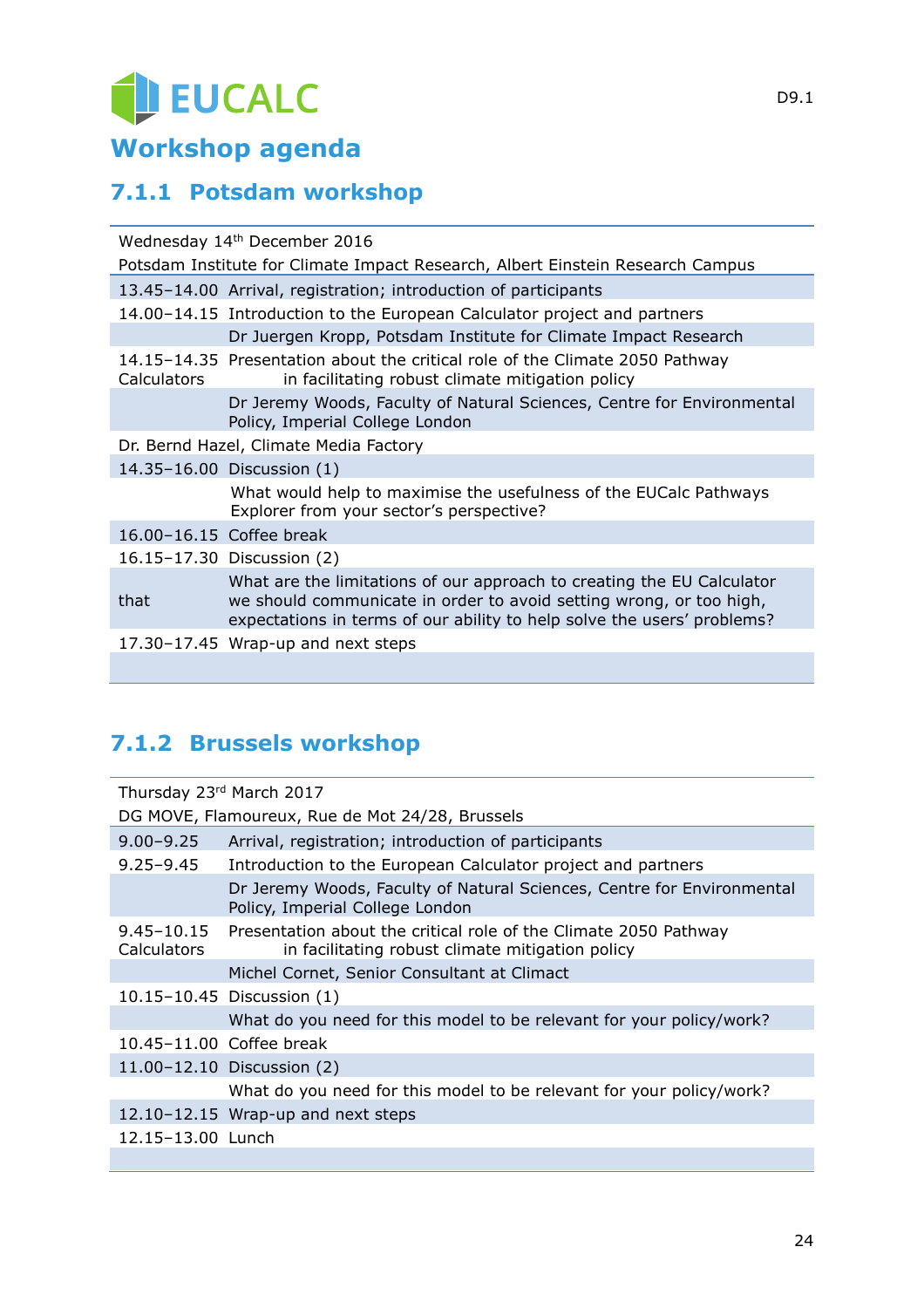## **7.2 Workshop questions**

#### **1. How will you use the Calculator?**

- A. What are the main energy, resource & climate change decisions you need to take?
- B. What challenges/dilemmas do these decisions raise which you want EUCalc to address?
- C. What would help to maximise the usefulness of the EUCalc Pathways Explorer from your sector's perspective?

#### **2. Which Lifestyle Issues are important?**

The greater the levels of our ambition to decarbonize, the more there will be need for lifestyle issues to be addressed. In the model, it is possible to see the impact of changes in the following lifestyle choices: Diet, Travel demand, Building sizes and occupancy, Appliance use, Product demand.

- A. In your opinion, are all these items needed?
- B. Are any items missing that we should model?

#### **3. How much choice do you need?**

In modelling, it is possible to give users more or less choice, and correspondingly to let the machine simply optimize certain factors by itself.

A. Which of the following would you like to be able to challenge and change and which should be optimized automatically?

Technology mix & resource use – optimize or choose? Optimize for:

- Maximal welfare
- Minimal cost
- Minimal environmental impact
- Maximal job creation
- Minimal water impact
- Minimal health impact (e.g. air quality)

Member state level: optimize or choose? Different implications for:

- equality in welfare distribution (social cohesion)
- food sovereignty
- energy sovereignty /security
- effort in burden sharing
- B. Are there any important factors missing here?
- C. What are the limitations of our approach to creating the EU Calculator that we should communicate in order to avoid setting wrong, or too high, expectations in terms of our ability to help solve the users' problems?

**4**. What should we envisage as a reference scenario (e.g. level 1 or least ambitious level) for Europe?

**5.** Should the European Calculator provide results at the national level (If yes, which ones?)? How should it deal with trans-boundary effects in the EU?

**6.** Should the European Calculator address the question of emission leakage associated with offshoring intensive production? Please provide suggestions on how these leakages ought to be addressed.

**7.** What are the plausible future developments outside of Europe (RoW, trans boundary) that should be captured by the European Calculator that might significantly affect climate and energy landscape inside the Europe (e.g. competitiveness)? How does